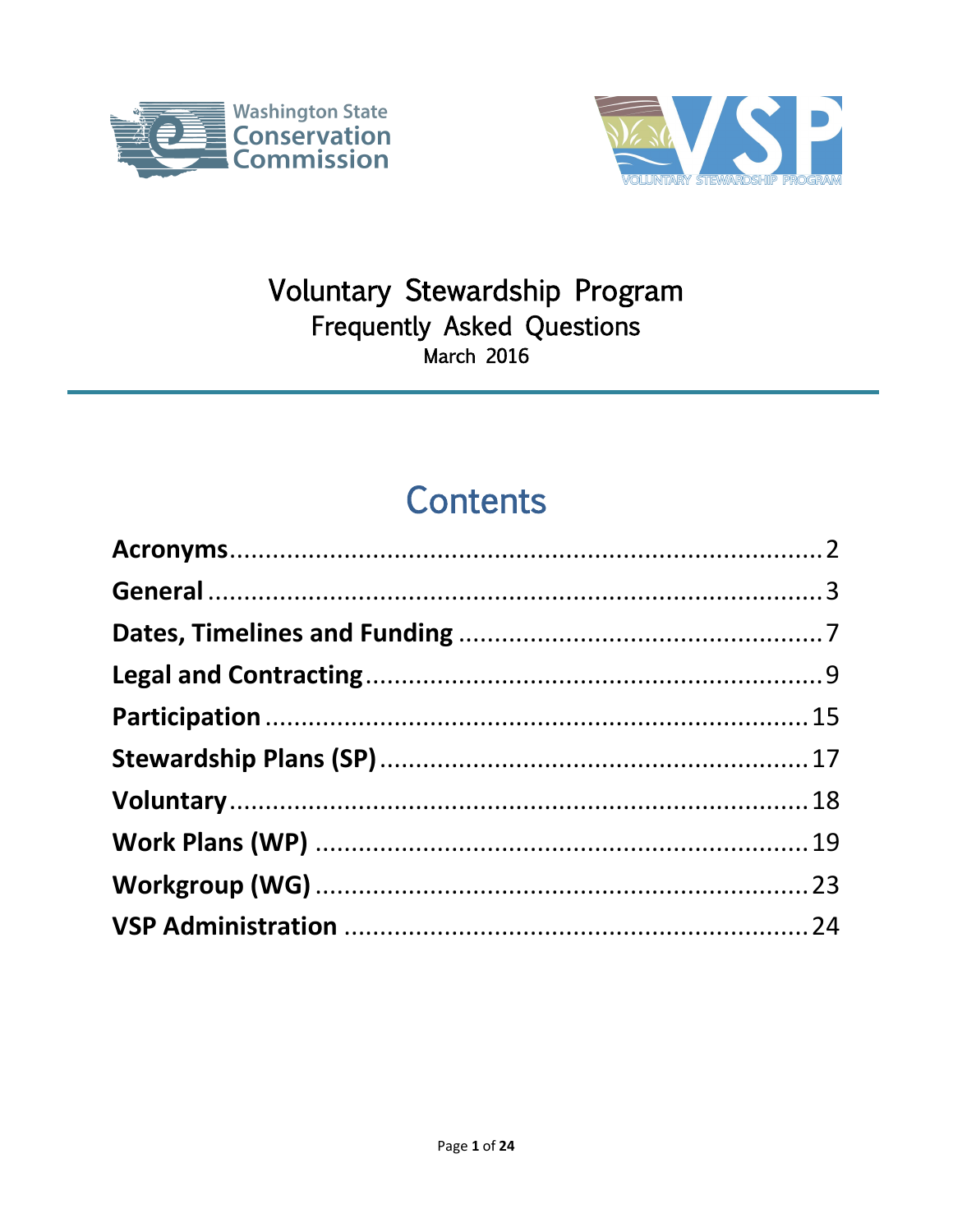### <span id="page-1-0"></span>**Acronyms**

| AG:     | Agriculture                                                  |
|---------|--------------------------------------------------------------|
| AO:     | Agricultural Operators (cooperators)                         |
| BOCC:   | Board of County Commissioners                                |
| CA:     | Critical Areas                                               |
| CAO:    | Critical Areas Ordinance                                     |
| CD:     | <b>Conservation District</b>                                 |
| CO:     | Cooperators (agricultural operators)                         |
| CREP:   | Conservation Reserve Enhancement Program                     |
| ECY:    | Washington State Department of Ecology                       |
| GMA:    | Growth Management Act                                        |
| GMHB:   | Growth Management Hearings Board                             |
| ILA:    | Inter-local Agreement                                        |
| NRCS:   | Natural Resource Conservation Service                        |
| RFP:    | Request for Proposals                                        |
| SAC:    | VSP Statewide Advisory Committee                             |
| SCC:    | Washington State Conservation Commission                     |
| SCC-ED: | Executive Director, Washington State Conservation Commission |
| SEPA:   | State Environmental Policy Act                               |
| SMP:    | Shoreline Management Plan                                    |
| SP:     | VSP Stewardship Plans                                        |
| TA:     | <b>Technical Assistance</b>                                  |
| TP:     | <b>VSP</b> Technical Panel                                   |
| USDA:   | United States Department of Agriculture                      |
| VSP:    | Voluntary Stewardship Program                                |
| WDFW:   | Washington State Department of Fish and Wildlife             |
| WG:     | VSP WG                                                       |
| WP:     | VSP Work Plan                                                |
| WSDA:   | Washington State Department of Agriculture                   |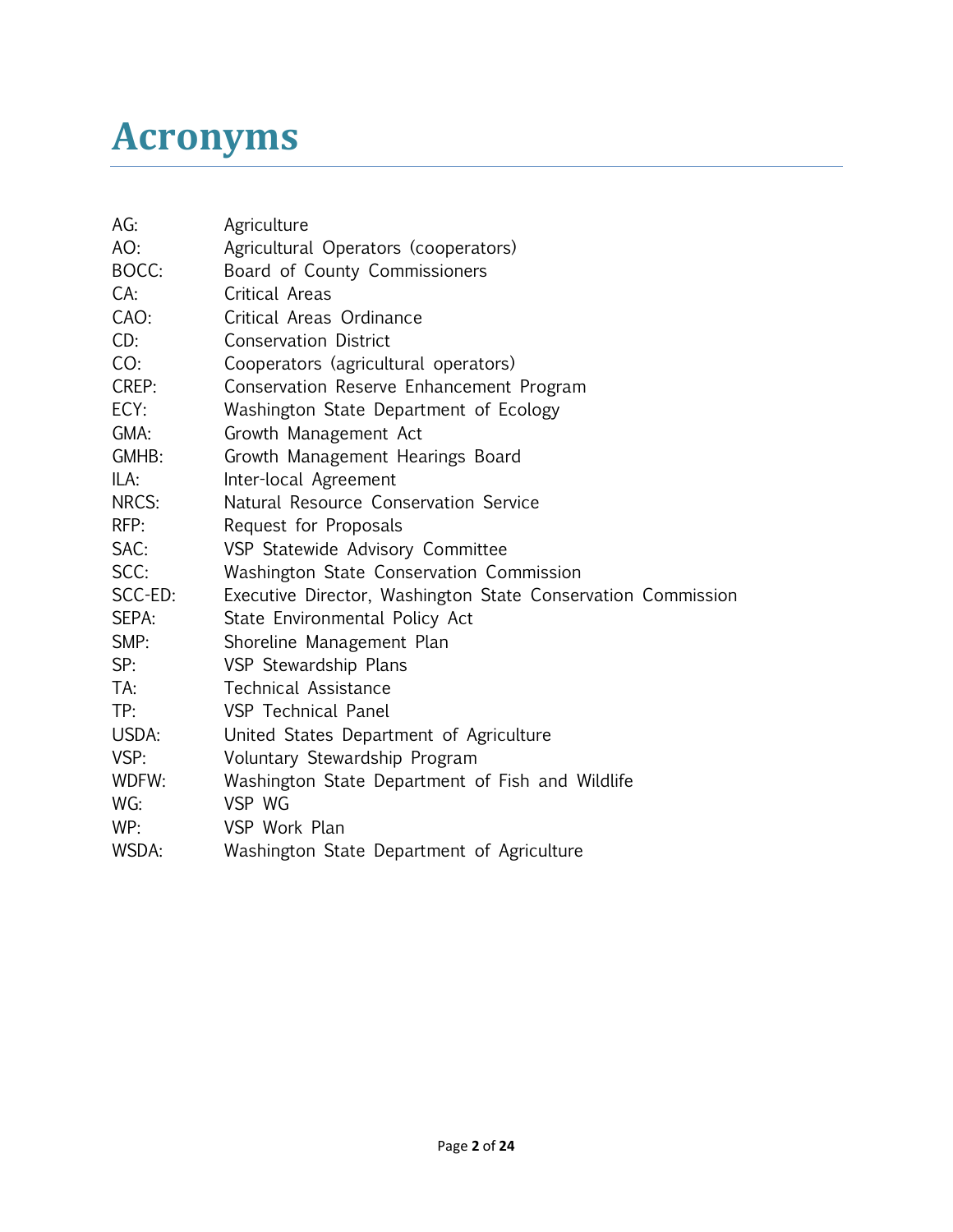# <span id="page-2-0"></span>**General**

#### Question:

What is the Voluntary Stewardship Program?

#### Answer:

The Voluntary Stewardship Program (VSP) is an optional, incentive-based approach to protecting critical areas while promoting agriculture. The VSP is allowed under the Growth Management Act (GMA) as an alternative to traditional approaches to critical areas protection, such as "no touch" buffers. Twenty seven counties have "opted in" to the VSP by nominating one or more watersheds in their county where the program would apply.

Program Goals – [RCW 36.70A.700:](http://app.leg.wa.gov/RCW/default.aspx?cite=36.70A.700)

- Promote plans to protect and enhance critical areas where agricultural activities are conducted, while maintaining and improving the long-term viability of agriculture in the state of Washington and reducing the conversion of farmland to other uses.
- Focus and maximize voluntary incentive programs to encourage good riparian and ecosystem stewardship as an alternative to historic approaches used to protect critical areas.
- Leverage existing resources by relying upon existing work and plans in counties and local watersheds, as well as existing state and federal programs to the maximum extent practicable to achieve program goals.
- Encourage and foster a spirit of cooperation and partnership among county, tribal, environmental, and agricultural interests to better assure program success.
- **IMPROVE COMPLIANCE WITH OTHER LAWS designed to protect water quality and** fish habitat.
- Rely upon voluntary stewardship practices as the primary method of protecting critical areas and not require the cessation of agricultural activities.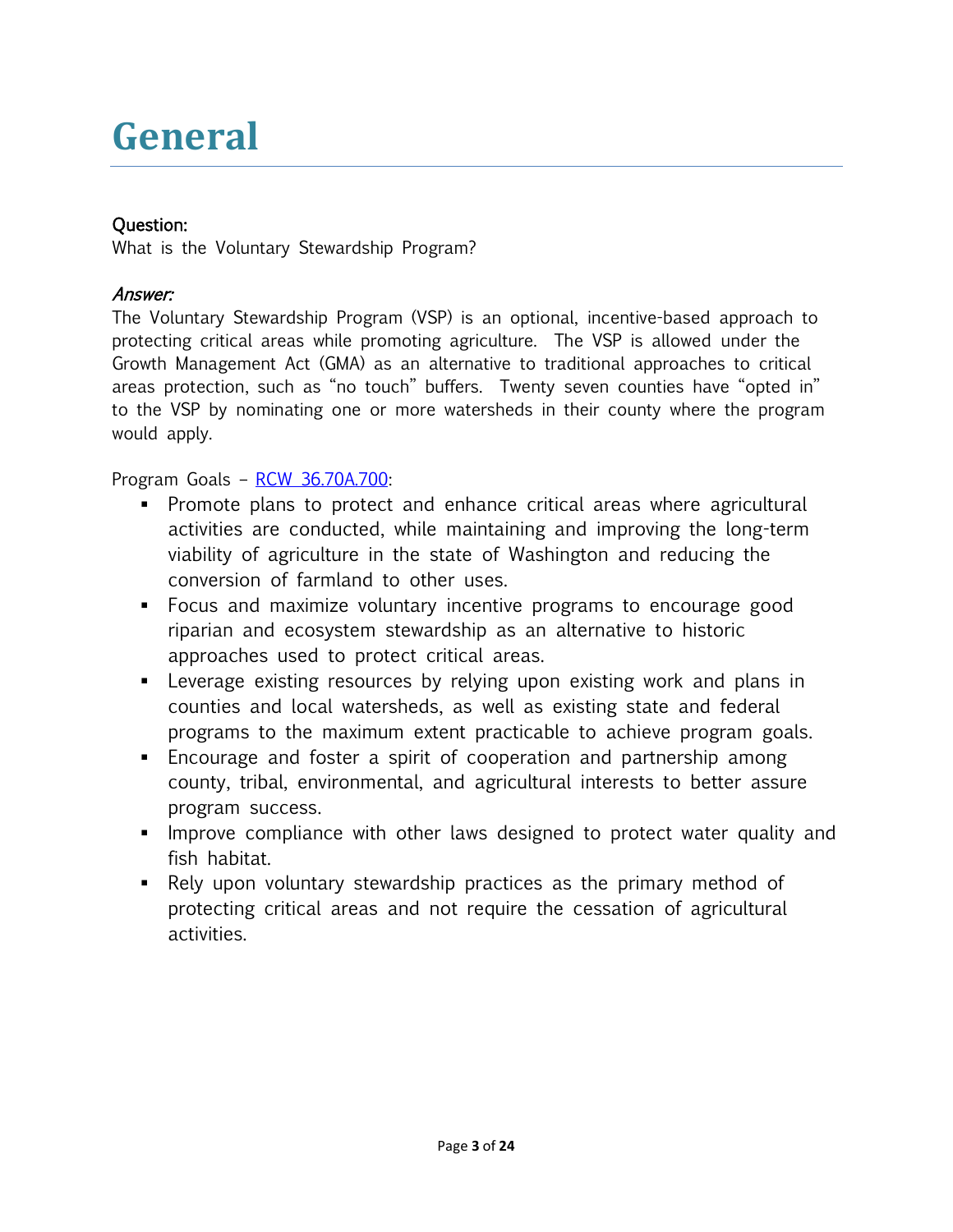How did VSP get started – why is it needed?

#### Answer:

The GMA was passed by the Washington State Legislature in 1990 and 1991 to, achieve a number of goals, one of which was to protect critical areas. All counties must adopt a CAO protecting CA. After GMA became law, several counties exempted agriculture from CAO. However, after several court cases, the trend in early 2000's became that agriculture was not exempt from CAO requirements. These trends lead to concern in the agriculture community about regulation impacting agriculture value. Environmentalists also expressed concerns of agriculture impact to CA – both ongoing and future agriculture. Counties became concerned about costs of defending GMA cases in the court system.

In 2006, *Initiative 933* addressing the taking of agricultural lands due to regulations was proposed, but failed by 60% at the ballot box. In 2007, the Washington State Supreme Court, in Swinomish v. Skagit Co., ruled that agriculture is not exempt from CA requirements of GMA - counties must regulate agriculture in CAO. In 2007 the Legislature charged the Ruckelshaus Center to examine the conflict between protecting agricultural land and protecting critical areas in local ordinances adopted under the GMA. In 2010 and agreement was reached and legislation introduced in 2011 –  $ESHB$ [1886.](http://lawfilesext.leg.wa.gov/biennium/2011-12/Pdf/Bills/Session%20Laws/House/1886-S.SL.pdf) However, funding was not allocated until 2015.

Under the VSP statute, counties are not obligated to implement VSP until funding is provided. Counties are given two options under VSP: a) Opt-in to the VSP, or b) continue under existing law in GMA to protect critical areas on agricultural lands. Counties had 6 months from the effective date to select if they wanted to opt-in. By the opt-in date of January 21, 2012, 28 of 39 counties opted-in. Since then, one county (Skamania), has opted out, so 27 counties remain.

#### Question:

What is the statutory citation for VSP?

#### Answer:

VSP is found in [RCW Chapter 36.70A,](http://app.leg.wa.gov/RCW/default.aspx?cite=36.70A) Sections 700-904.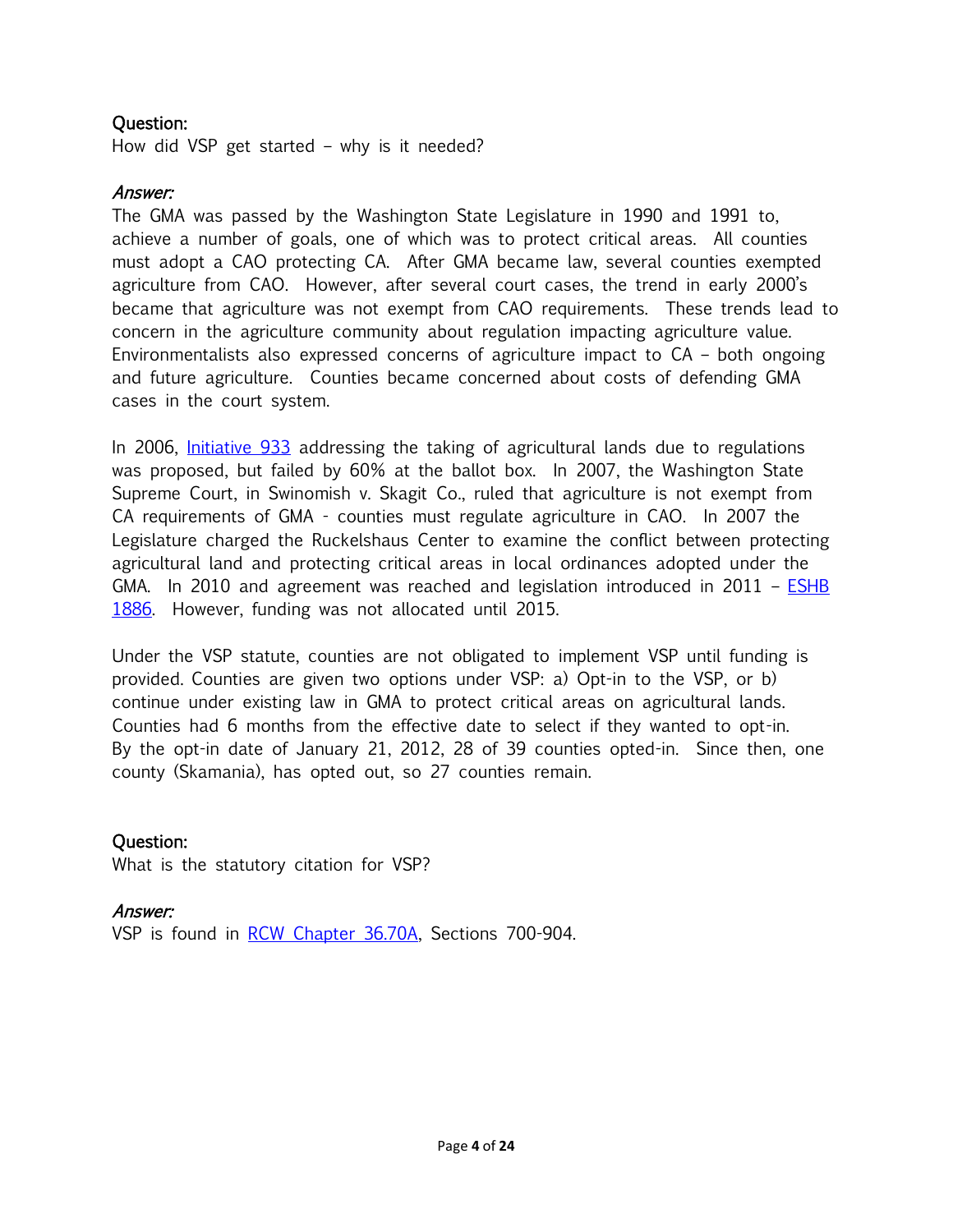What are the five critical areas protected under the GMA?

#### Answer:

The five critical areas protected under the GMA are wetlands, areas with a critical recharging effect on aquifers used for potable water, fish and wildlife habitat conservation areas, frequently flooded areas, and geologically hazardous areas. [RCW](http://app.leg.wa.gov/RCW/default.aspx?cite=36.70A.030)  [36.70A.030\(5\).](http://app.leg.wa.gov/RCW/default.aspx?cite=36.70A.030)

#### Question:

How does a county opt-in to VSP?

#### Answer:

Counties were required to adopt an ordinance or resolution opting-in to VSP. Before adopting the resolution, the county must confer with tribes, environmental and agricultural interests; and provide notice to property owners and other affected and interested individuals, tribes, government agencies, businesses, school districts, and organizations. The ordinance or resolution must also elect to have the county participate in VSP, identify the watersheds that will participate in VSP; and nominate watersheds for consideration by the SCC as state priority watersheds. Ordinances adopted by the counties who opted-in to VSP can be found on the [SCC](http://scc.wa.gov/voluntary-stewardship/)  [web page.](http://scc.wa.gov/voluntary-stewardship/)

#### Question:

Did my county include all watersheds in our opt-in ordinance?

#### Answer:

A list of county resolutions can be found on the **SCC VSP** web page.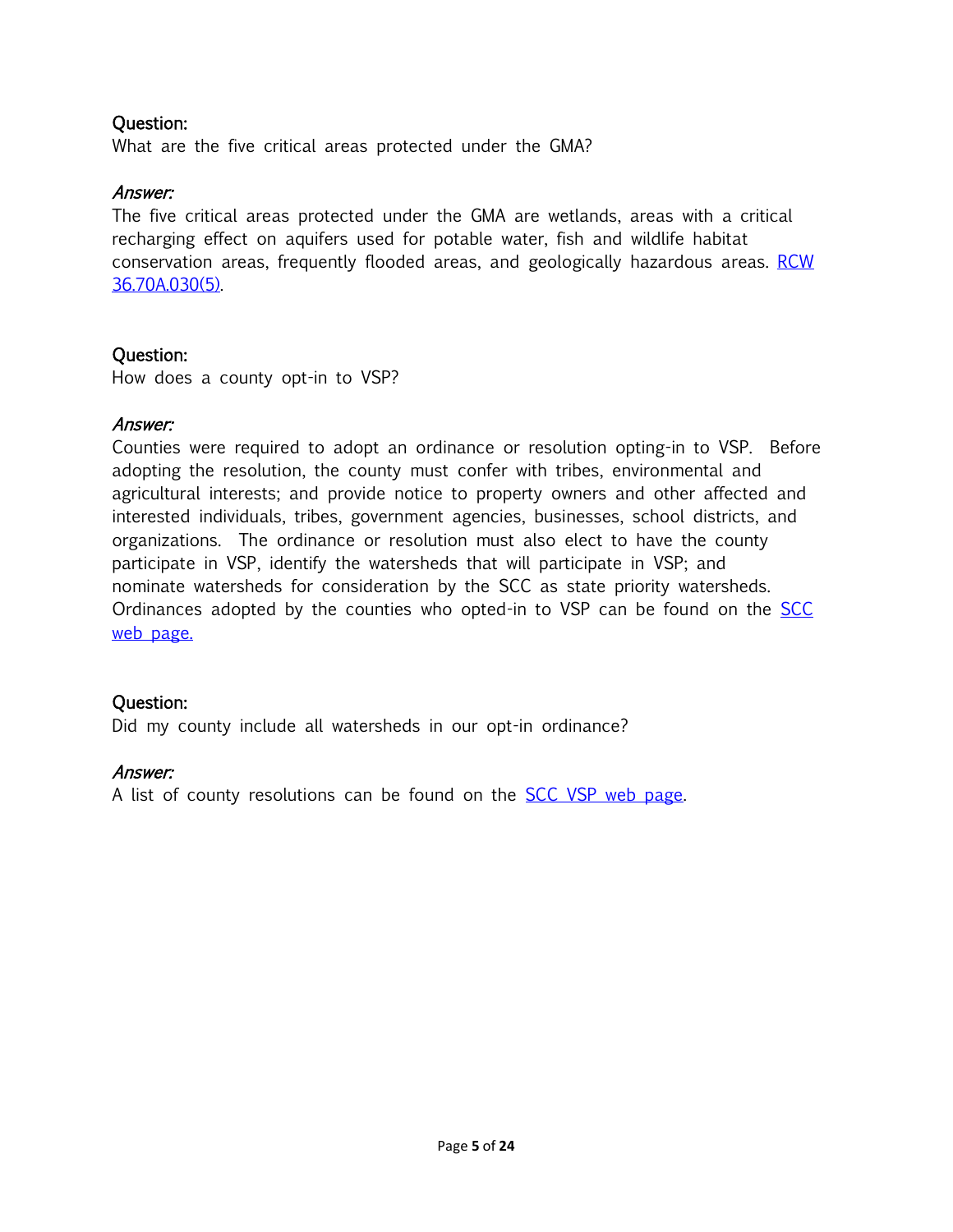Which counties opted-in to VSP?

#### Answer:

27 of 39 Washington State counties opted-in to VSP. A map of which counties optedin can be found on the **SCC** web page, and also is reproduced below.

<span id="page-5-0"></span>

#### **COUNTIES OPTING-IN TO THE VOLUNTARY STEWARDSHIP PROGRAM**

As of January 2016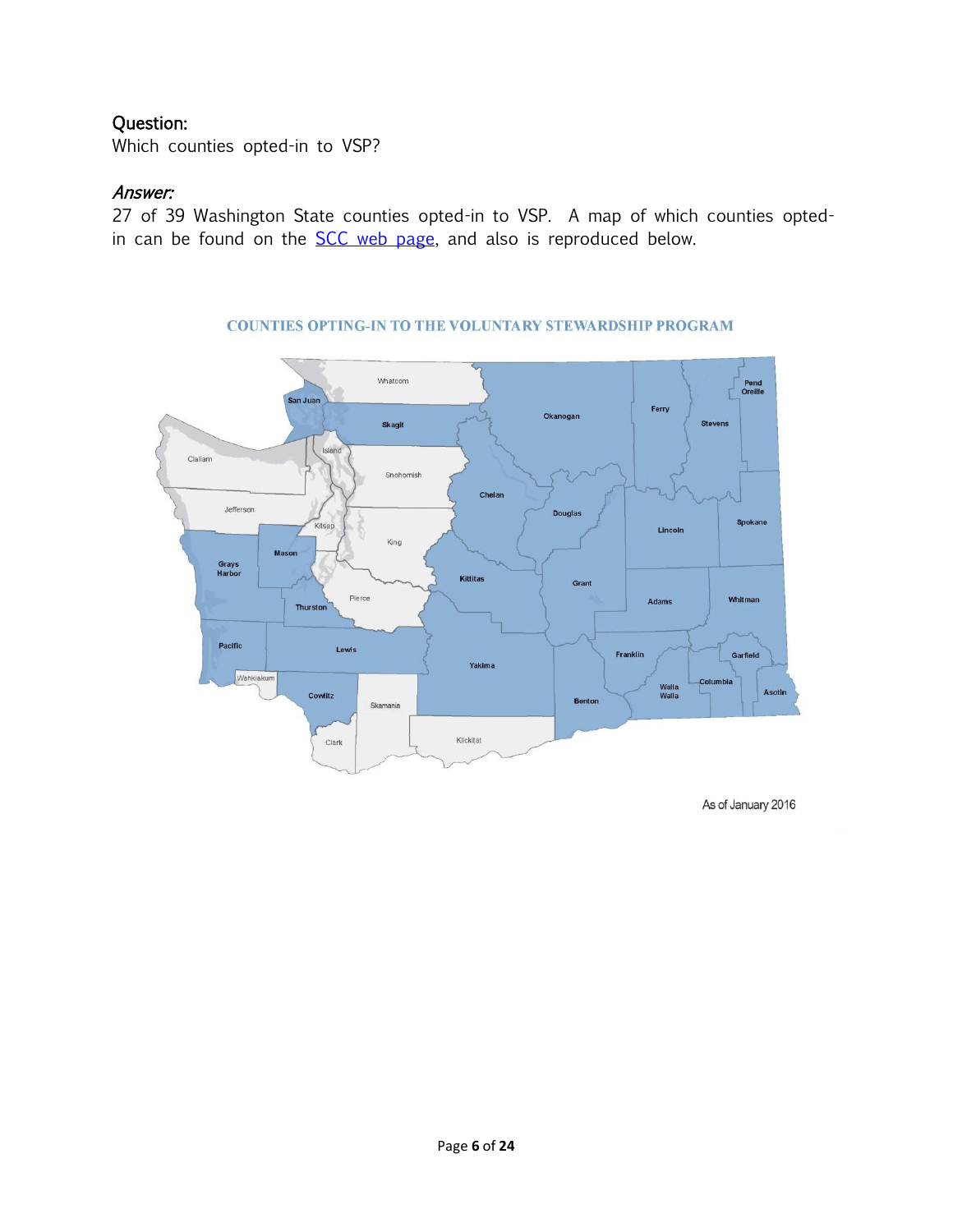# **Dates, Timelines and Funding**

#### Question:

What are the timelines for getting the WP done?

#### Answer:

|                | <b>ACTION</b>                                                                                                                                                                                                                                                                                                                                                                                                                                                                              | <b>TIMELINE</b>               |
|----------------|--------------------------------------------------------------------------------------------------------------------------------------------------------------------------------------------------------------------------------------------------------------------------------------------------------------------------------------------------------------------------------------------------------------------------------------------------------------------------------------------|-------------------------------|
| 1              | Receipt of funding to create VSP WP.                                                                                                                                                                                                                                                                                                                                                                                                                                                       | Receipt of funding            |
| $\overline{2}$ | Prepare a WP within 18 months after receipt of funding.                                                                                                                                                                                                                                                                                                                                                                                                                                    | $+18$ months                  |
| 3              | Approve the WP. The Executive Director of the SCC<br>and the TP (see RCW 36.70A.735) approves the WP<br>within two years and nine months after receipt of<br>funding. The TP has 45 days to review and provide a<br>response to the Executive Director.<br>- If no agreement in two years and nine months,<br>the WP is sent to the SAC.<br>If no agreement in three years, the WP does not<br>go into effect and an alternative regulatory path<br>must be selected (see RCW 36.70A.735). | +30 months                    |
| 4              | Provide a written report of the status of plans and<br>accomplishments to the BOCC and SCC within 60 days<br>after the end of each biennium.                                                                                                                                                                                                                                                                                                                                               | August 2017, 2019, et<br>seq. |
| 5              | Report on whether goals and benchmarks have been<br>met, and every five years after that.                                                                                                                                                                                                                                                                                                                                                                                                  | +60 months                    |
| 6              | Adaptive management or additional voluntary actions<br>and funding may need to be identified if goals and<br>benchmarks are not met.                                                                                                                                                                                                                                                                                                                                                       | +60 months and ongoing        |

#### Question:

County commissioners would benefit from having a "cheat sheet" with key dates and timelines for them.

#### Answer:

See table above.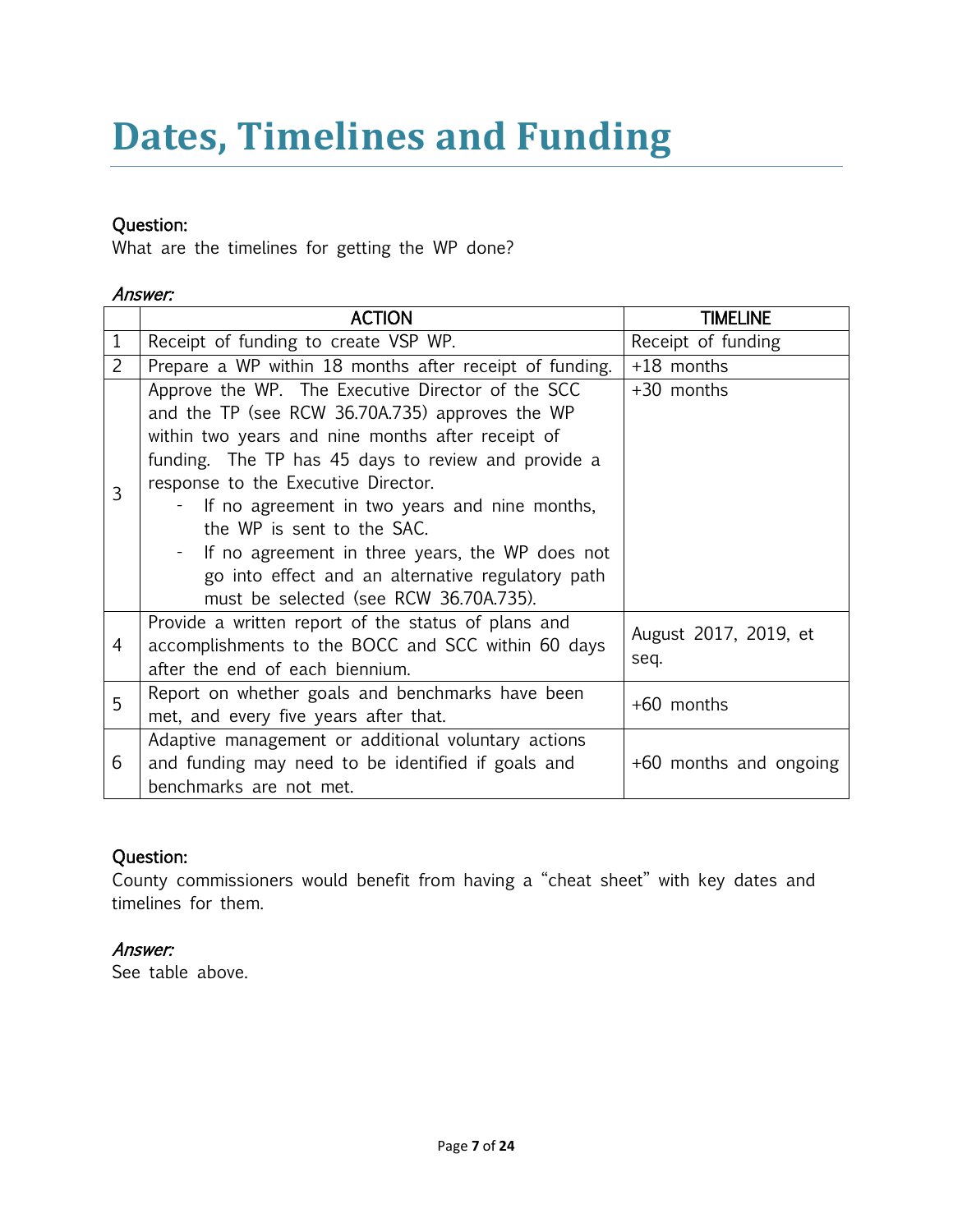When does the 60-day clock start?

#### Answer:

October 23, 2015 is the day that the SCC notified BOCC's that funding was available, and the 60-day clock started on that day. "Funds being available" is not defined in the VSP statute. The SCC has interpreted the date that funds have been made available to be October 23, 2015. Sixty days from there would be December 23, 2015. However, a county will not be held accountable to this timetable if they are demonstrating progress.

#### Question:

When does the 2-year, 9-month clock start?

#### Answer:

See table above.

#### Question:

What is the timeline for final approval of a VSP work plan?

#### Answer:

Overall timeline is a county VSP work plan must be approved by the director of the SCC within 3 years of the receipt of funds by the county. RCW 36.70A.725(6). "Receipt of funds" is defined as: "…the date a county takes legislative action accepting any funds as required in RCW 36.70A.715(1) to implement the program." RCW 36.70A.703(9). If a work plan has been submitted by the county WG to the SCC for review, and the SCC has submitted the work plan to the technical panel, if no approval has been received within two years nine months of the receipt of funds the SCC will submit the work plan to the statewide advisory committee for review. RCW 36.70A.725(5).

#### Question:

How long is VSP funded for?

#### Answer:

The Legislature chose to providing funding for VSP out of the operating funds of the SCC, not capital funds. Therefore, every fiscal year the SCC must request from the Legislature continued funding for VSP. The full amount of the VSP allocation (currently \$150,000 per county per fiscal year) is available at the beginning of the biennium.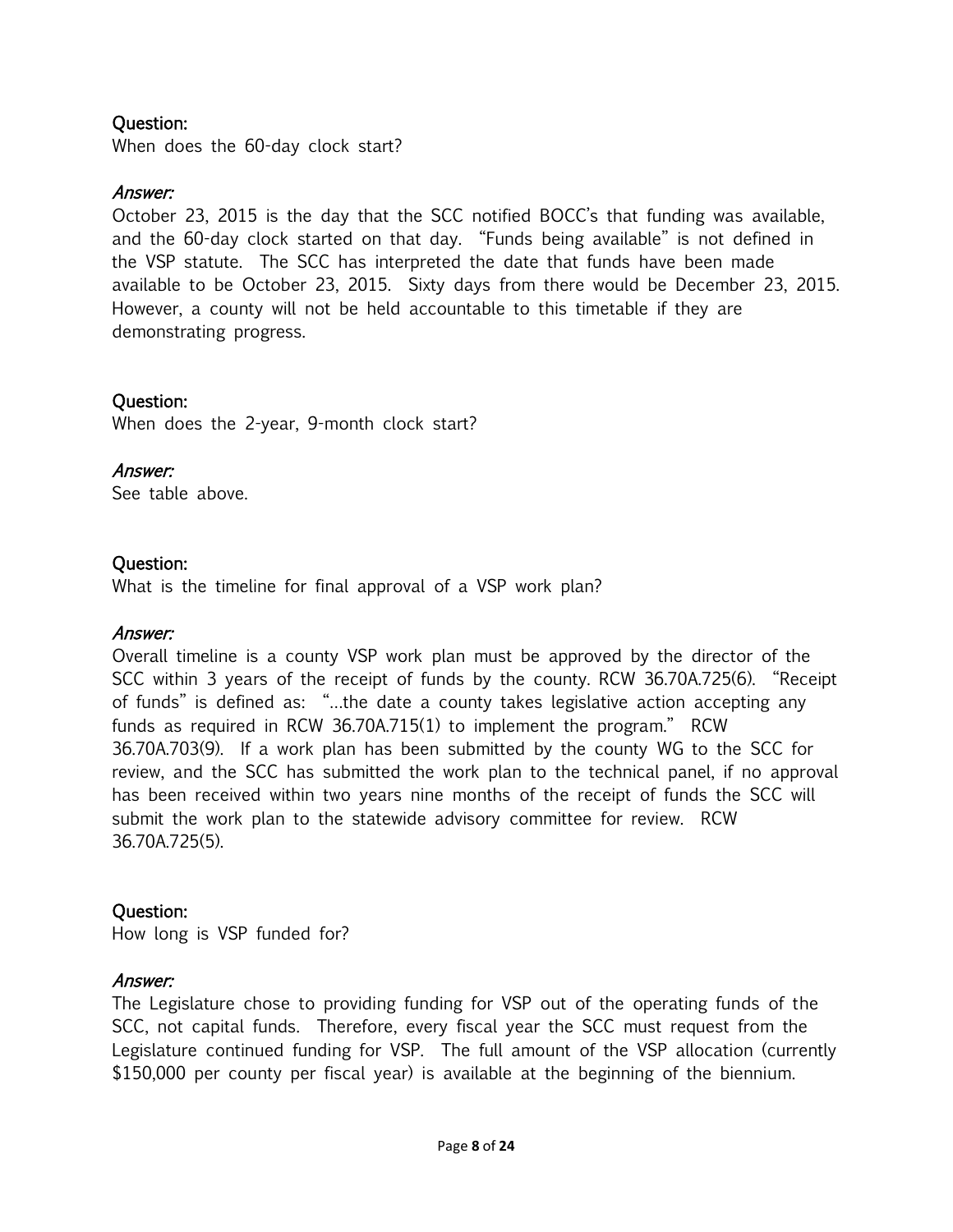Based on the number of VSP counties, the SCC estimates asking for \$9,000,000 a biennium.

#### Question:

When must the WP be completed by, and what if funding runs out in that time?

#### Answer:

The WG has two years and nine months to complete the WP. That length of time is more than a biennium. In the event that the WP isn't completed in one full biennium, the allocated funds can be split up into a monthly allocation so that funding can be complete up until the end of the nine months.

## <span id="page-8-0"></span>**Legal and Contracting**

#### Question:

What do we do if my county didn't include all watersheds in the county in our opt-in ordinance?

#### Answer:

For those watersheds that the BOCC has identified as NOT participating in VSP, the BOCC must "review and, if necessary, revise development regulations adopted under this chapter to protect critical areas as they specifically apply to agricultural activities" for any watershed not participating in the program. RCW 36.7aA.710(6)(a).

#### Question:

Can the WG choose to not address all watersheds in the county in the work plan?

#### Answer:

Yes, but the WG must address all watersheds identified by the BOCC in the BOCC's ordinance opting into VSP.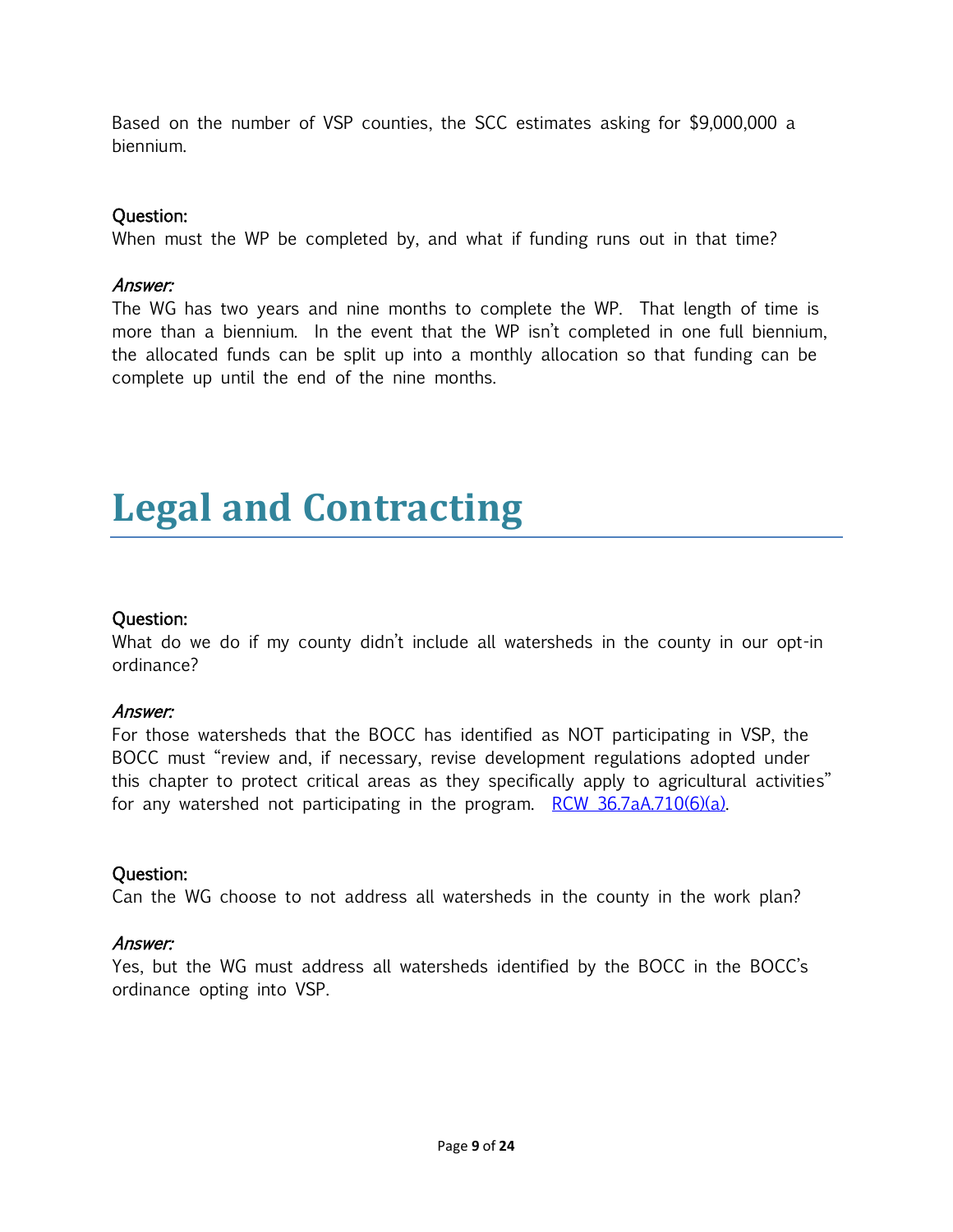What is VSP's relationship to the Growth Management Act?

#### Answer:

The legislation creating VSP (**ESHB 1886**) added new sections to the GMA statute, codified at [RCW 36.70A.700-760.](http://app.leg.wa.gov/RCW/default.aspx?cite=36.70A) VSP is an alternative approach to protecting critical areas in areas used for agricultural activities. [RCW 36.70A.710.](http://app.leg.wa.gov/RCW/default.aspx?cite=36.70A.710) The VSP focus is on agricultural activities rather than AG land designations. Agricultural activities include all agricultural uses and practices, as defined in [RCW 90.58.065.](http://app.leg.wa.gov/RCW/default.aspx?cite=90.58.065) 

#### Question:

How is VSP different from traditional GMA?

#### Answer:

VSP is different than regulation under the GMA. VSP protects critical areas through voluntary actions on the part of participants at the watershed level, developed by a multi-stakeholder WG, and is based on measurable objectives that are monitored and adaptively managed. Adaptive management would identify benchmarks that are not being met and provide actions that would meet them. In a VSP county while the county is implementing their WP, the landowners who are not doing a SP are not subject to GMA regulation. However, all other regulations would still apply (Clean Water Act, SEPA, etc). For landowners in counties participating in VSP who fail to meet those regulations, they would be subject to the penalties and processes under those particular regulations, but not under VSP or GMA.

A key distinction between "traditional GMA" approach to protection of critical areas and the VSP approach is that the "Traditional  $GMA$ " approach  $-$  is that  $GMA$  must be able to demonstrate protection of critical areas *at the parcel scale*. Demonstration typically done through regulatory buffers combined with enforcement program. Efforts to use landowner plans have been questioned because of challenges related to being able to demonstrate protections are met. The  $VSP$  approach – relies on evaluation  $at$ a watershed scale. Demonstrate progress on work plan goals every five years. The Focus is on critical area function rather than per parcel.

Another key distinction between "traditional GMA" approach to protection of critical areas, and VSP approach is that under VSP, reporting to the SCC on progress for achieving the goals of protection of critical areas, with protection and enhancement of viability of agriculture, is required. The State agency (the SCC) evaluates WP progress and may disagree with the WG. As a result the WG, and thus the BOCC, may be kicked out of VSP if not achieving or adaptively management to get to goals.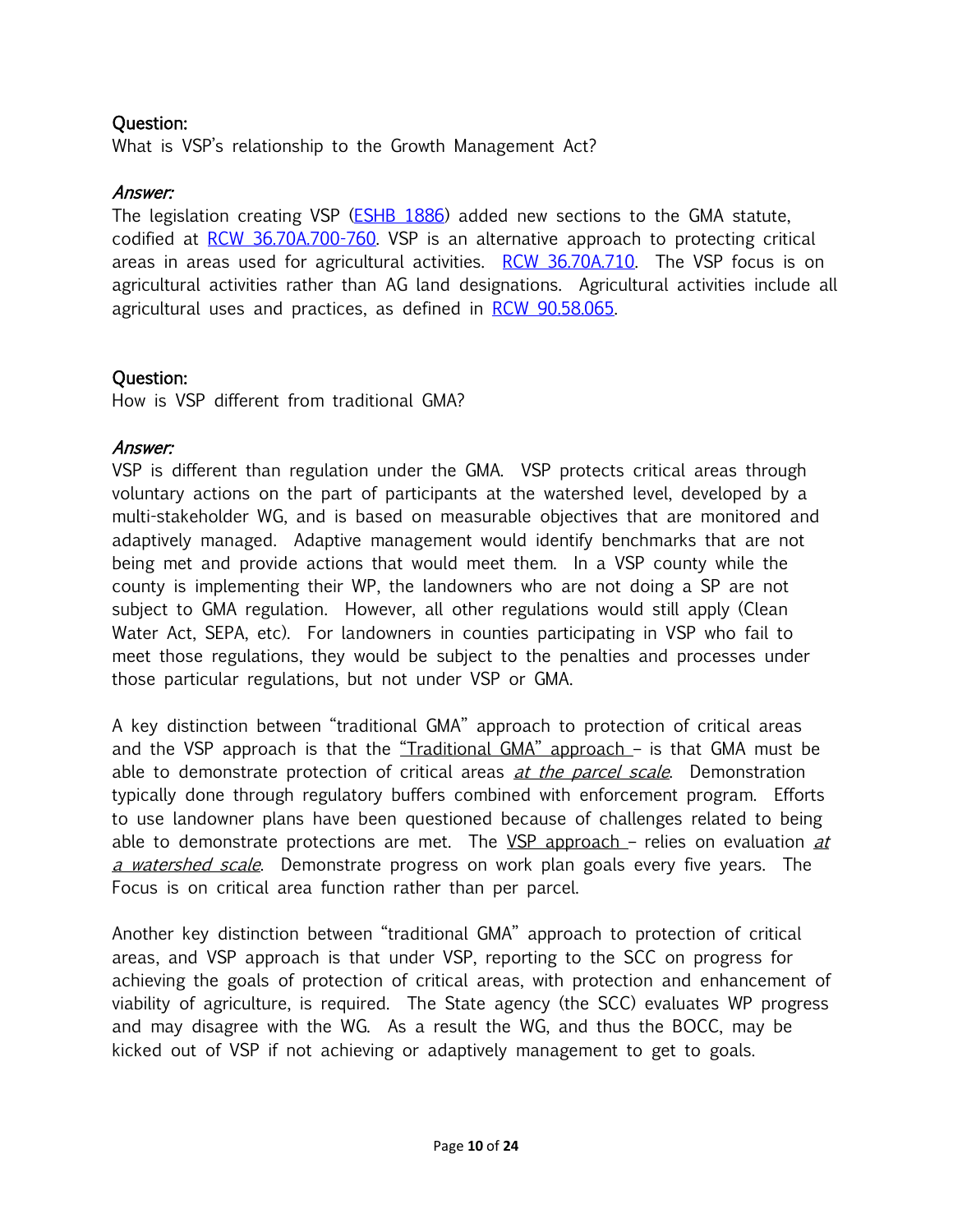What is VSP's relationship to the Shoreline Management Act [\(RCW Chapter 90.58\)](http://app.leg.wa.gov/RCW/default.aspx?cite=90.58)?

#### Answer:

The Shoreline Management Act (SMA) was passed by the State Legislature in 1971 and adopted by Washington State voters in 1972. The SMA requires local jurisdictions to adopt a shoreline master program (SMP) with goals, policies, and shoreline environment designations designed to promote preferred shoreline uses (water dependent, water related, and water oriented (such as ports, marinas and docks; boat repair and sales; recreation sites), environmental protection, and public access. The SMP goals and policies are considered part of a jurisdiction's GMA Comprehensive Plan and the SMP regulations are considered part of a jurisdiction's development regulations.

Unlike GMA which is countywide, the SMA applies to a smaller shoreline jurisdiction area: streams of 20 cubic feet per second or greater, lakes of 20 acres or greater, lands within 200 feet of the ordinary high water mark of these water bodies and floodways, and associated wetlands.

SMP Guidelines [\(WAC 173-26\)](http://app.leg.wa.gov/WAC/default.aspx?cite=173-26) indicate that critical area regulations are to be included in the SMP when updated. SMPs are to "provide a level of protection to critical areas located within shorelines of the state that assures no net loss of shoreline ecological functions necessary to sustain shoreline natural resources as defined by department of ecology guidelines adopted pursuant to RCW 90.58.060." [RCW 36.70A.480\(4\).](http://app.leg.wa.gov/RCW/default.aspx?cite=36.70A.480) Until such time as the SMP Update occurs, the GMA critical area regulations addressing shorelines apply. [\(RCW 36.70A.480\)](http://app.leg.wa.gov/RCW/default.aspx?cite=36.70A.480).

When the SMP is updated, it would appear that the WP could be applied to critical areas in shoreline jurisdiction where agriculture is occurring because the GMA specifically integrates the SMP goals into the GMA [\(RCW 36.70A.480\(1\)\)](http://app.leg.wa.gov/RCW/default.aspx?cite=36.70A.480), the SMP guidelines indicate the definitions of critical areas are the same as the GMA's (([WAC](http://app.leg.wa.gov/WAC/default.aspx?cite=173-26-221)   $173-26-221(2)(a)$ , and VSP is included in the GMA statute and applies to unincorporated properties in watersheds and is not restricted in its application within the shoreline jurisdiction.

#### Question:

How does a shoreline management plan interact with VSP?

#### Answer:

The interaction between the SMA [\(RCW 90.58\)](http://app.leg.wa.gov/RCW/default.aspx?cite=90.58) and VSP has yet to be fully determined.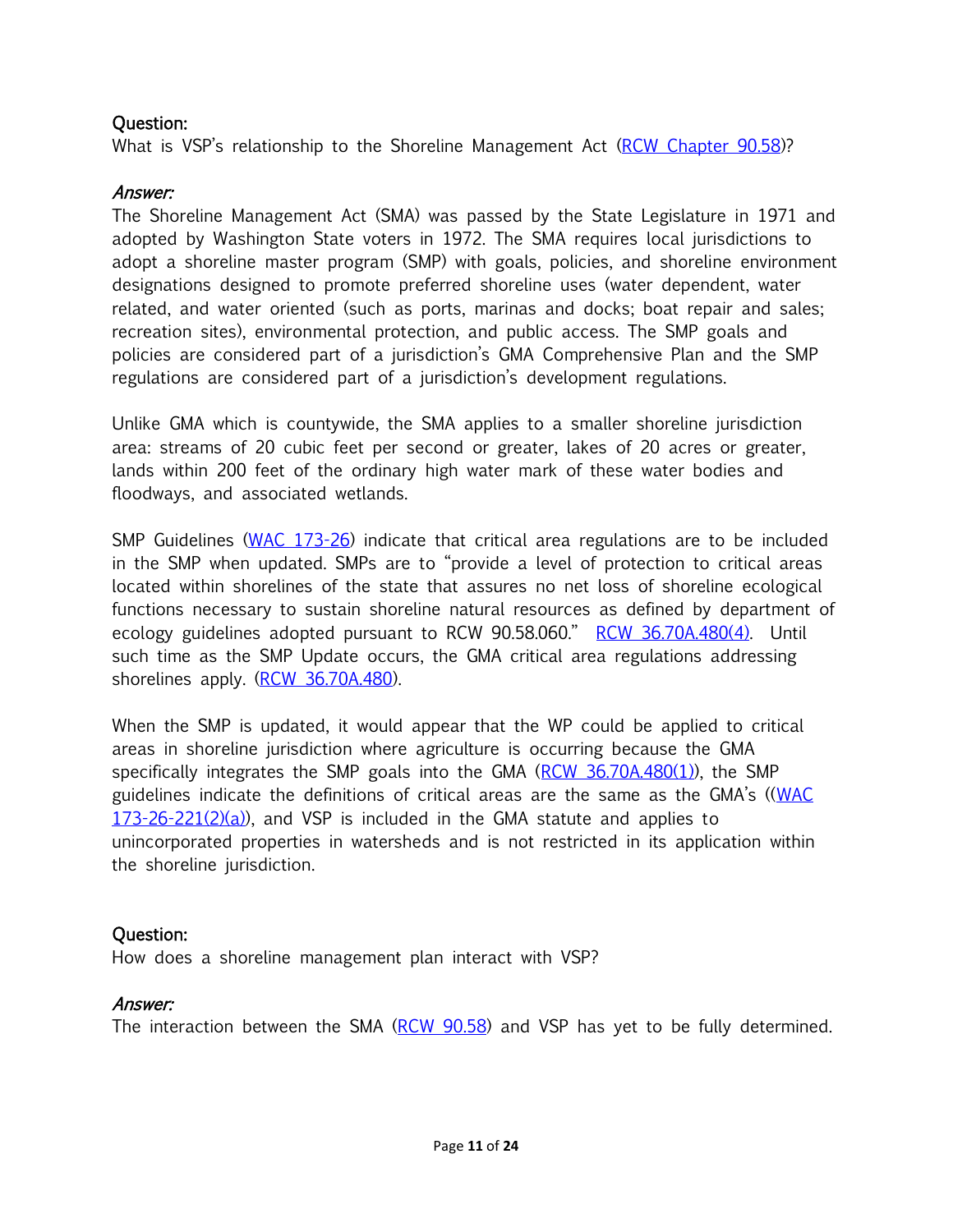How does SEPA apply to VSP?

#### Answer:

[RCW 43.21C.0301\(1\)](http://app.leg.wa.gov/RCW/default.aspx?cite=43.21C.0301) says that "Decisions made under RCW [36.70A.720](http://app.leg.wa.gov/RCW/default.aspx?cite=36.70A.720) pertaining to work plans, as defined in RCW [36.70A.703,](http://app.leg.wa.gov/RCW/default.aspx?cite=36.70A.703) are not subject to the requirements of RCW [43.21C.030\(](http://app.leg.wa.gov/RCW/default.aspx?cite=43.21C.030)2)(c)." As a result, the decision by the SCC-ED on a WP is not subject to SEPA review requirements. The SCC-ED's decision to approve or not approve a WP can still be appealed, and that decision would be appealed to superior court as the SCC does not have any policy or regulation that would otherwise apply.

#### Question:

Can an approved VSP plan be appealed? If so, who would hear the appeal?

#### Answer:

Yes, an approved VSP plan can be appealed. It would be an appeal of the Commission decision to sign. It is not clear to whom the appeal would be made – to either the GMHB or to Thurston Superior Court. A VSP work plan is not final until approved by the director of the Conservation Commission. The appeal of the decision to approve the work plan is not addressed in the petitions subject to review by the GMHB. The only VSP actions subject to review by the GMHB are certain actions the county must take after the failure of the work plan. Under the Administrative Procedures Act (APA), final agency actions are subject to appeal to superior court. Since the VSP statute is silent on the proper venue of an appeal of the final action of approval of a work plan, then the provisions of the APA would likely apply. The director of the Conservation Commission's final approval of a work plan would therefore be appealed to superior court. The GMHB may receive petitions relating to:

- Whether the approval of a work plan is not in compliance with the requirements of the program;
- Whether the regulations adopted by Commerce are not regionally applicable and cannot be adopted, wholly or partially, by another jurisdiction; or
- That Commerce certification is erroneous.

#### Question:

Can amendments to a local Critical Areas Ordinance associated with the VSP plan adoption be appealed?

#### Answer:

Yes, amendments to a CAO associated with the VSP can be appealed. It would be an appeal of the county decision to amend.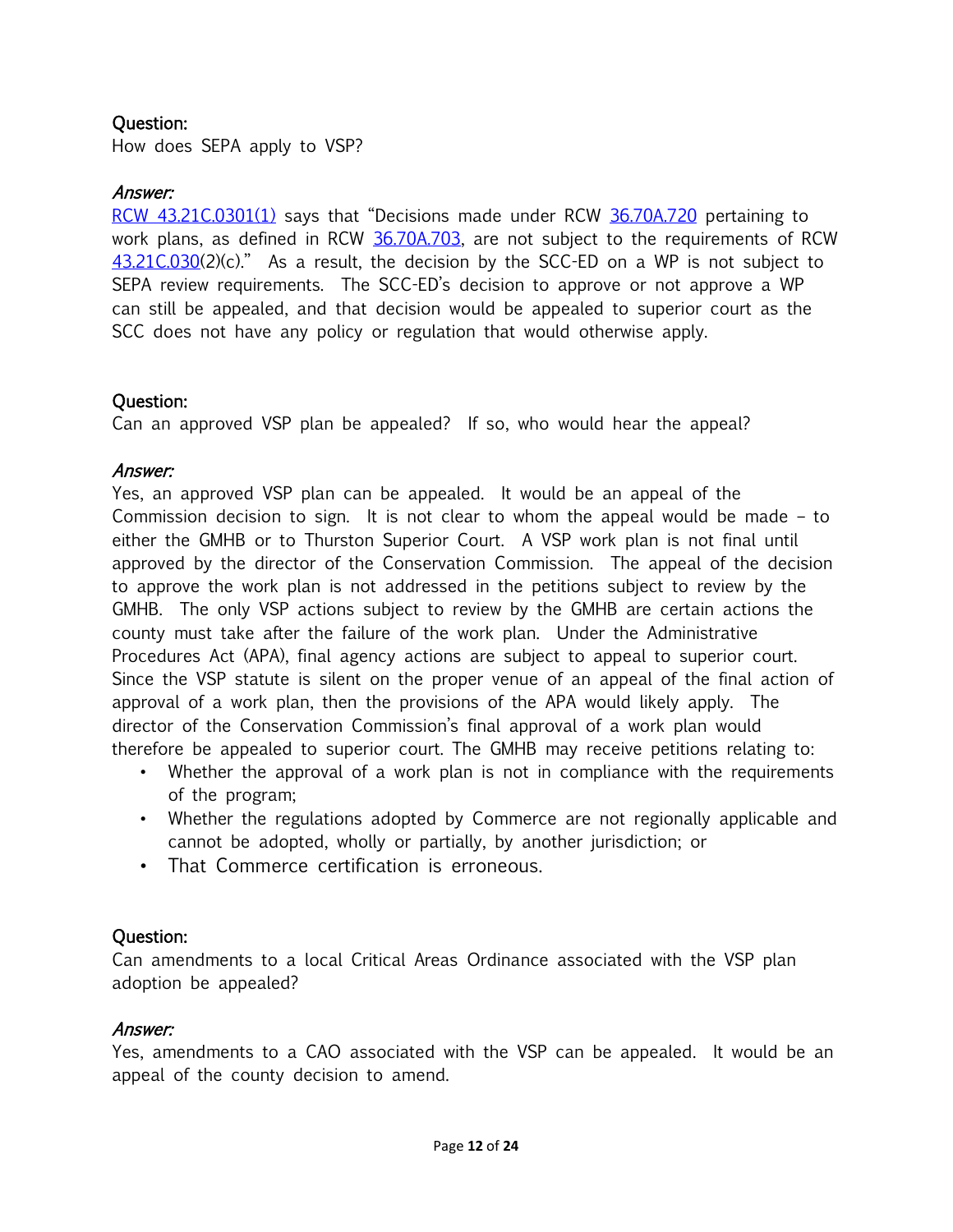Did the Supreme Court decision say that the GMA did not require rebuilding critical areas, only to maintain what is there and to protect AG land and its productivity?

#### Answer:

Yes, the court did say GMA does not require rebuilding critical areas. The requirement is to protect them.

#### Question:

Does the VSP apply to AG lands or AG activities?

#### Answer:

Agricultural activities, wherever they occur, is what is protected under the critical areas ordinance (CAO) and, therefore what VSP must work to protect. Agricultural activities include all agricultural uses and practices, as defined in [RCW 90.58.065.](http://app.leg.wa.gov/RCW/default.aspx?cite=90.58.065) Trees would be included if they fall under the agricultural activities definition. Some other statutes related to air quality, water quality, or construction permits (etc) will still need to be adhered to – AG in VSP doesn't exempt landowner from compliance with other laws, rules, regulations or permitting requirements. How the WP is structured will influence this process. The WP sets the agricultural activities which sets the practices to protect the critical areas. Water quality is not a critical area to protect, so it is not covered under VSP, but will be covered by ECY (ECY can still regulate).

#### Question:

What is the definition, in the VSP statute, of "funds being available"?

#### Answer:

"Funds being available" is not defined in the VSP statute. The SCC has interpreted the date that funds have been made available to be October 23, 2015. Sixty days from there would be December 23, 2015. However, a county will not be held accountable to this timetable if they are demonstrating progress.

#### Question:

What does "acknowledge receipt of funds" mean?

#### Answer:

"Acknowledge receipt of funds" means that the BOCC has signed the contract with the SCC. Doing so triggers the timeline to complete the WP.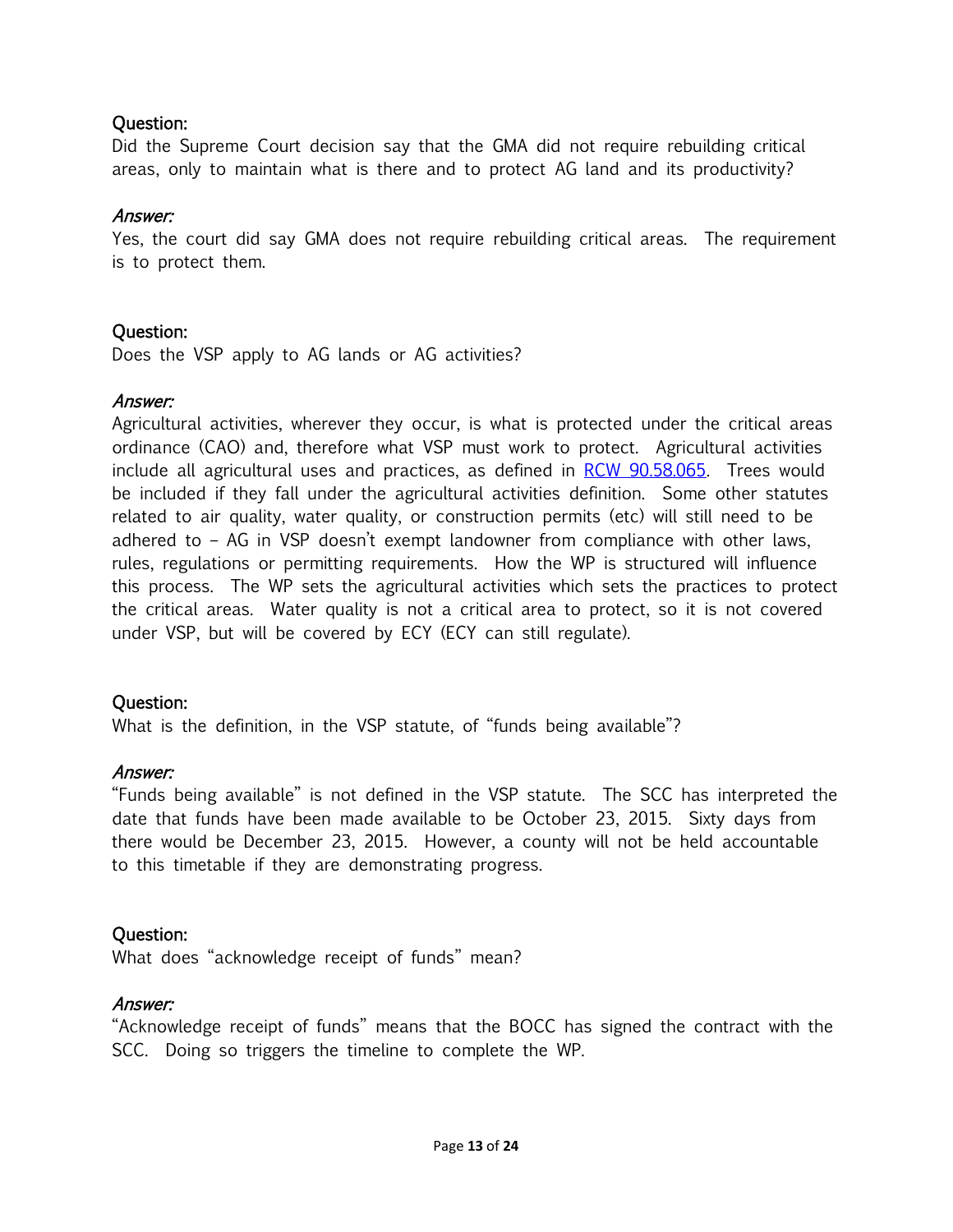Should the BOCC, at any time, take official action on the WP?

#### Answer:

No. No official action is needed by the BOCC on the WP. When the WP is ready, the BOCC and WG forward the WP to the executive director of the SCC for further processing. VSP shifts the decision point from counties to the SCC. The final decision made on the WP is the trigger for an appeal. The WP is not approved by the BOCC or WG. The BOCC delegates the process of crafting the WP to the WG, and the WG sends the WP to the SCC. The approval of the WP by the SCC is the appealable decision. The BOCC never adopts the WP by resolution.

#### Question:

Can the BOCC sign the contract directly with the CD?

#### Answer:

The BOCC must acknowledge receipt of the SCC funds. However, the SCC can work out a payment structure to pay directly to the entity running the WG. That entity could be the CD. The SCC can also use the traditional method of contracting directly with the BOCC and have the BOCC administer the funds to the entity in charge of the WG.

#### Question:

Does VSP require that the critical areas be enhanced or protected?

#### Answer:

Current funding for VSP provides for protection of critical areas. Funding to enhance critical areas has not yet been provided, but both protection and enhancement should be included in the WP.

#### Question:

Must all counties adopt a CAO?

#### Answer:

Yes, all counties must adopt a critical areas ordinance protecting critical areas.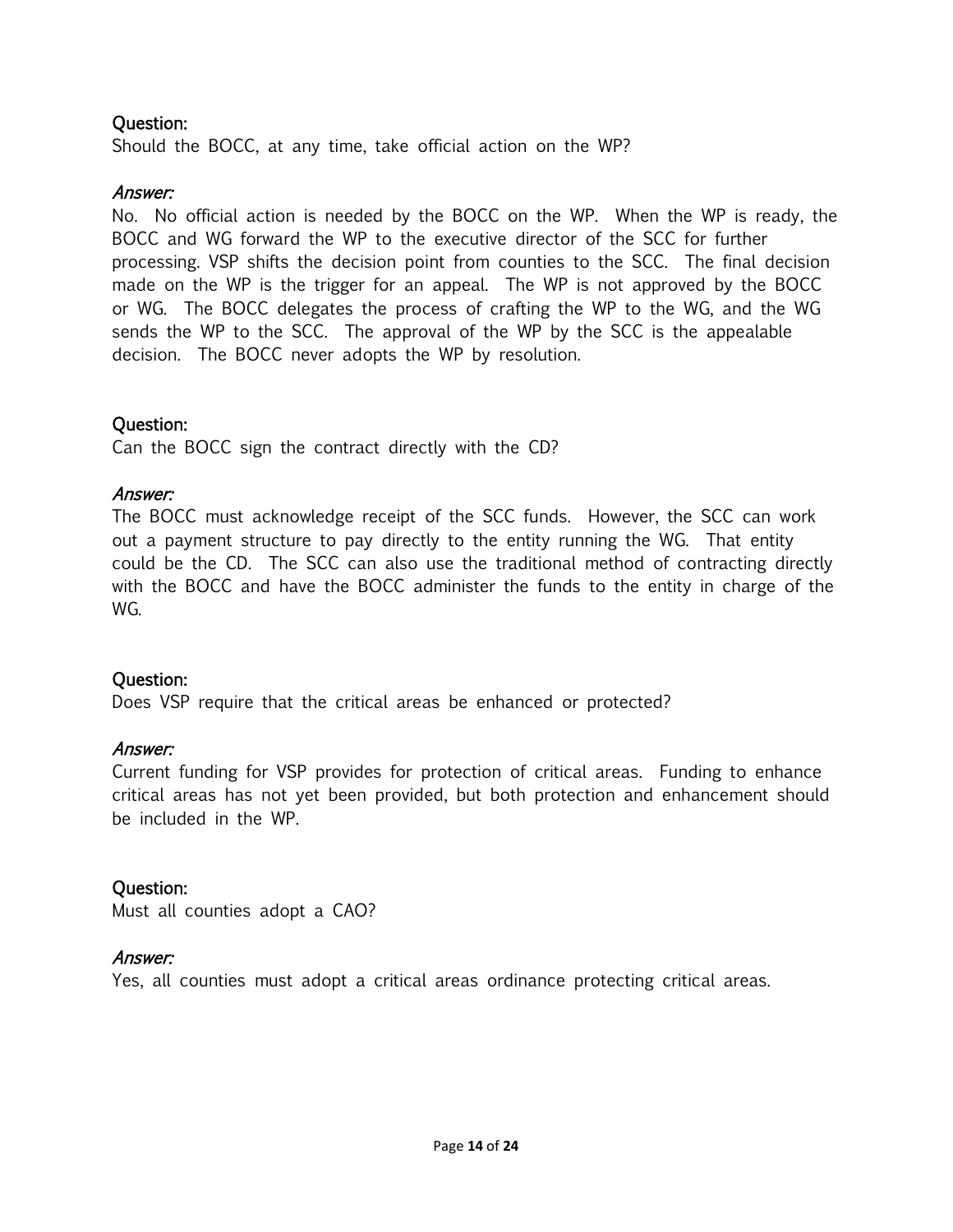How will the WG and/or BOCC receive reimbursement for work performed?

#### Answer:

Reimbursement is by invoice for work performed. If the BOCC has contracted the duties of the WG to another entity that other entity could invoice for work performed the BOCC wouldn't need to sign the invoice.

### <span id="page-14-0"></span>**Participation**

#### Question:

What about absentee landowners? What about situations where there is a lessee of the land? Is it with the operator or with the landowner?

#### Answer:

The WG is tasked with developing goals for participation by "agricultural operators" to meet the benchmarks of the WP.  $RCW$  36.70A.720(1)(c). Agricultural operators is not defined by the statute, other than "commercial and noncommercial agricultural operators participating in the program are eligible to receive funding and assistance under watershed programs." [RCW 36.70A.720\(5\).](http://app.leg.wa.gov/RCW/default.aspx?cite=36.70A.720)

#### Question:

Can a landowner choose not to participate in the local VSP program?

#### Answer:

Yes. Landowners are not required to participate, and if they choose to participate they are free to withdraw at any time without penalty. [RCW 36.70A.760.](http://app.leg.wa.gov/RCW/default.aspx?cite=36.70A.760) But, landowners must still comply with any new or existing contractual agreements for which they have obligated themselves for the installation of a practice.

#### Question:

What are the consequences if a landowner doesn't participate?

#### Answer:

The WG must examine landowner participation in the WP and set goals and benchmarks for participation such that the WP goals are being met. If the WP goals are not being met, the WG must use principals of adaptive management to achieve or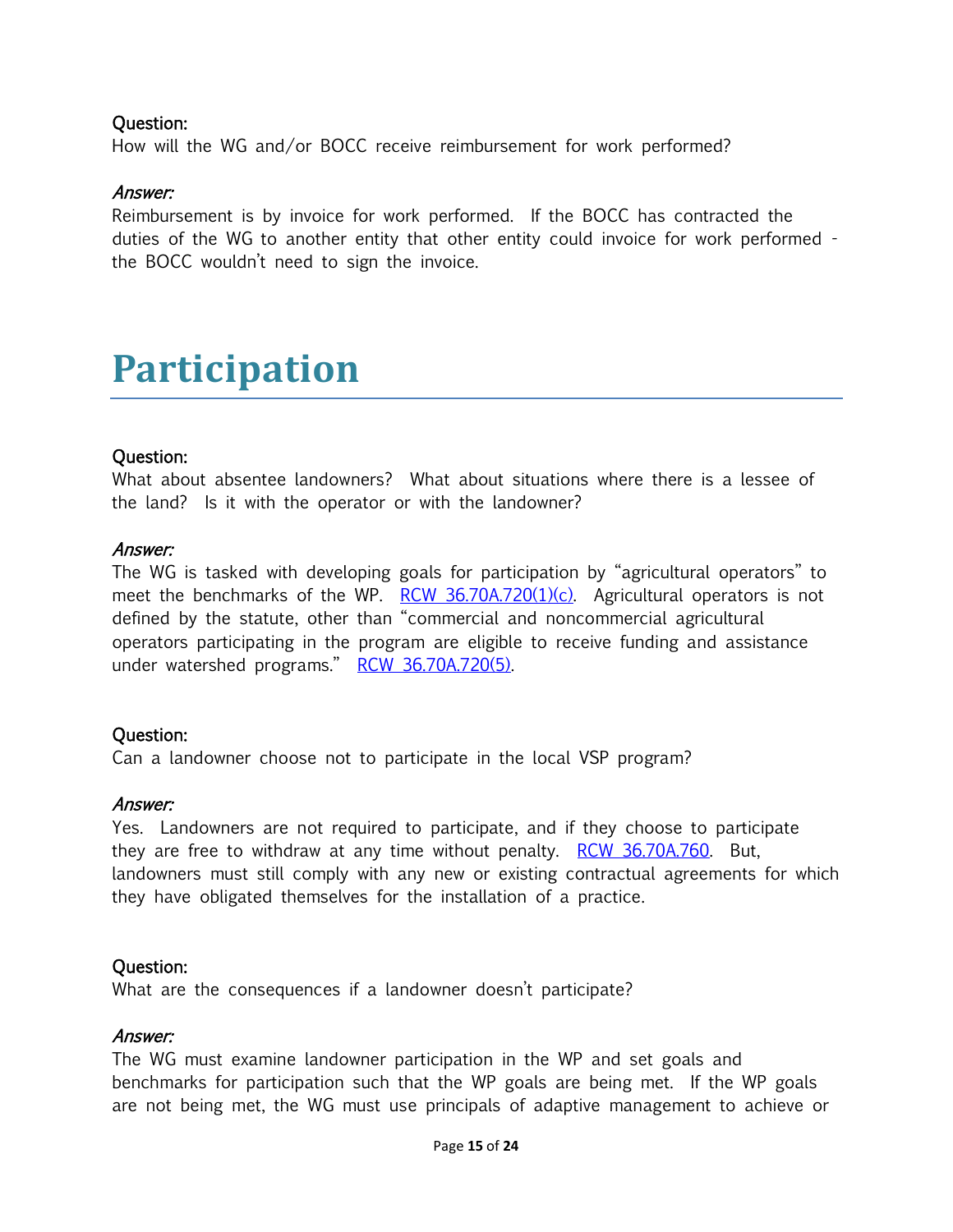modify those goals. However, even if the WG "determines that additional or different practices are needed to achieve the work plan's goals and benchmarks, the agricultural operator may not be required to implement those practices but may choose to implement the revised practices on a voluntary basis and is eligible for funding to revise the practices."  $RCW$  36.70A.750(2). If a landowner withdraws from the program and any applicable contractual obligations for management practices are no longer in effect, the WG must account for any loss of protection resulting from such withdrawals when establishing goals and benchmarks for protection in the work plan. RCW 36.70A.720(2)(b)(iii)-(iv) and RCW 36.70A.760.

#### Question:

If a Tribe is invited to participate in the WG but doesn't, does that lack of participation halt the process?

#### Answer:

Tribes are invited to participate, but if they don't, it doesn't stop the process – the WG can still proceed.

#### Question:

Can a landowner be forced, under VSP, to comply with land use regulations?

#### Answer:

VSP is voluntary. A landowner not doing a SP is not subject to other local critical area regulations. However, other applicable laws still apply (such as water quality and permitting) and regulatory entities (ECY, WSDA) still have the ability to regulate under those other laws.

#### Question:

Does VSP apply to state lands?

#### Answer:

VSP applies to private lands only, not state, federal or tribal.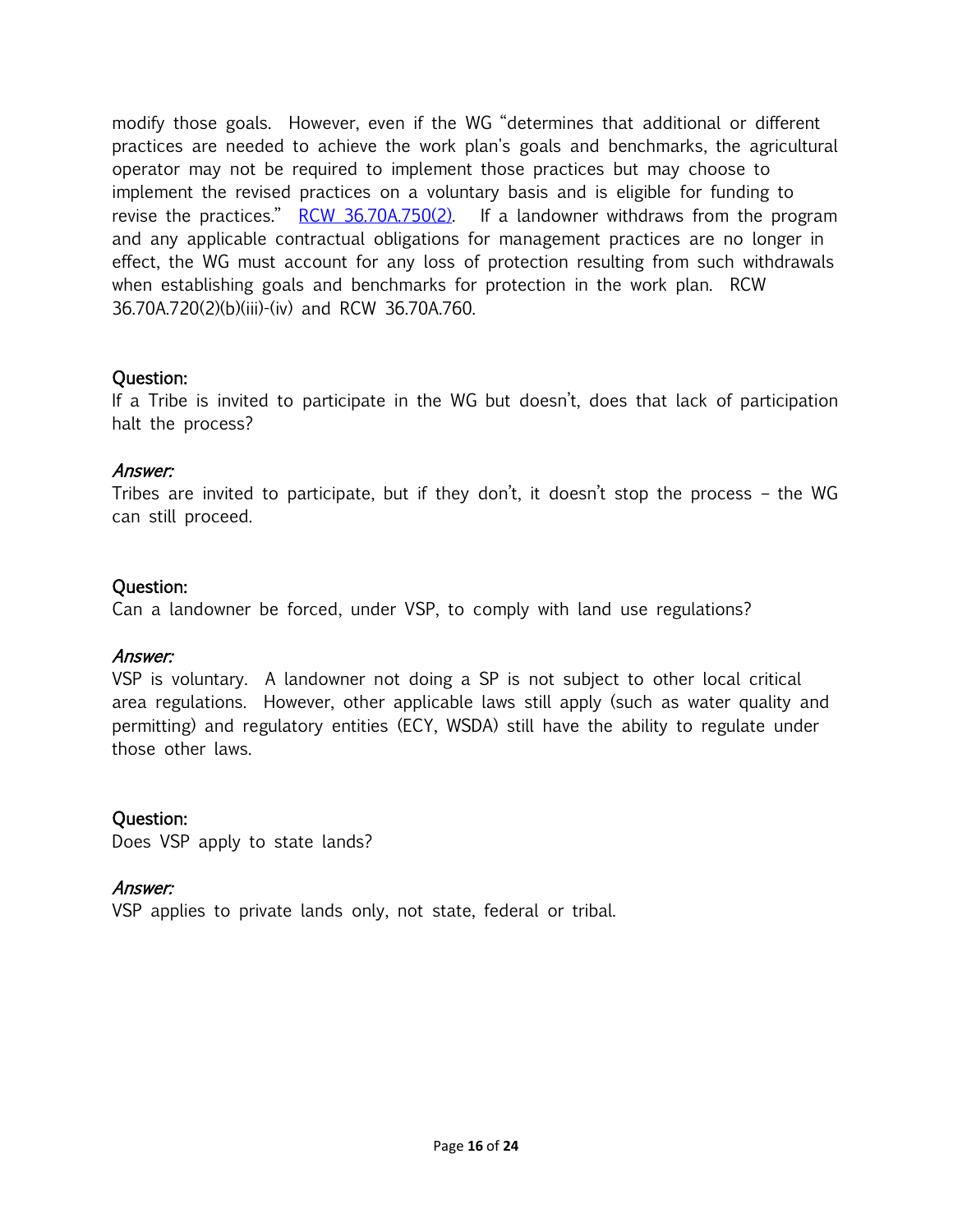# <span id="page-16-0"></span>**Stewardship Plans (SP)**

#### Question:

In VSP, there is no requirement that landowners must complete an "individual stewardship plan" under [RCW 36.70A.750,](http://app.leg.wa.gov/RCW/default.aspx?cite=36.70A.750) correct?

#### Answer:

Correct, there's no requirement for a landowner to complete an individual stewardship plan. That's why it's voluntary.

#### Question:

What are Stewardship Plans (SP's)?

#### Answer:

SP's are not defined in the VSP statute. However, SP's are written by the entity doing VSP implementation outreach, as designated by the WG in the WP. The SP could be a watershed-based checklist of practices and programs that further the goals and benchmarks of the WP. The approval process for the SP is set up by the WG. SP's do not necessarily need to meet NRCS standards. NRCS may require their own plan to meet their purposes.

#### Question:

Technically, under VSP, whatever the WG's WP includes (which might include an individual SP) is what a landowner would have to agree to in order to participate, correct?

#### Answer:

Not necessarily. The WP would have a place for individual SP's. These SP's would address critical areas identified by the WG in the WP. The WG would identify the critical areas in the watershed and approaches to protect the critical areas through existing programs. For example, a landowner may want to implement a CREP agreement as part of the SP. The landowner would have to follow the CREP buffer requirements. There doesn't have to be buffers etc, in the work plan. But the WG has to monitor and every 5 years report on progress for stewardship plans and CAO protections.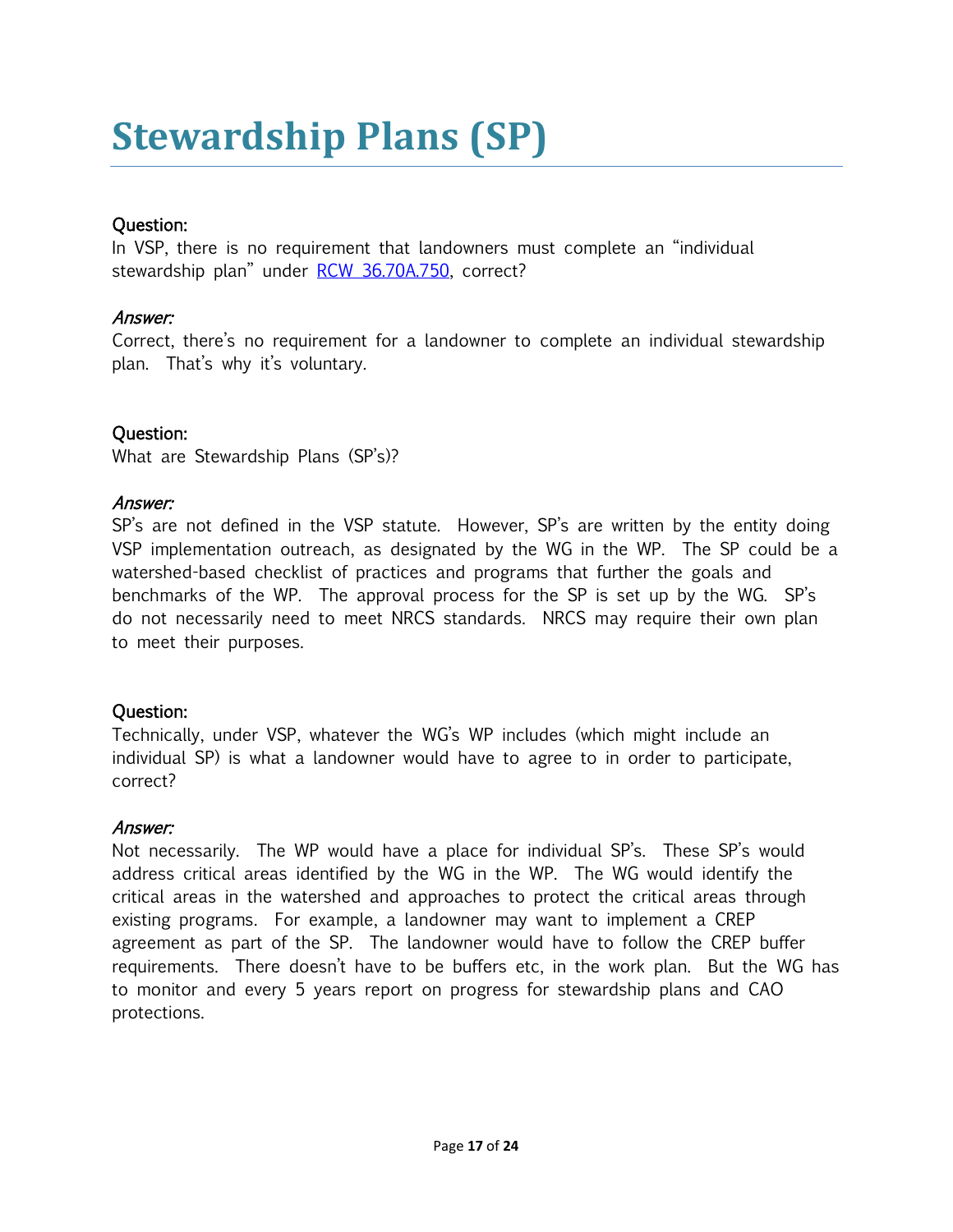When developing the SP can a landowner identify existing protections on the property?

#### Answer:

Yes. For example, the plan would identify a riparian area as critical habitat but also indicate the landowner is implementing a CREP buffer to protect these resources.

#### Question:

Are SP's confidential, just like farm plans?

#### Answer:

Federal regulation Section 1619 prohibits farm plans from disclosure if they are used as part of a federal cost-share program. VSP SP's are not like farm plans. SP's only address those areas that address critical areas. SP's are not necessarily a full-blown NRCS farm plan. Farm plans are not disclosable, but are confidential – meaning they can be shared among governments (for example, a county to the SCC). SP's can be discussed in the WG, but are not disclosable.

### <span id="page-17-0"></span>**Voluntary**

#### Question:

The word "must" is used in terms of the developed plan being implemented. That doesn't sound very voluntary. Also "progress" is used in this discussion. One wonders how progress is defined.

#### Answer:

"A watershed group [WG] designated by a county under RCW [36.70A.715](http://app.leg.wa.gov/RCW/default.aspx?cite=36.70A.715) must develop a work plan to protect critical areas while maintaining the viability of agriculture in the watershed. The work plan must include goals and benchmarks for the protection and enhancement of critical areas." [RCW 36.70A.720.](http://app.leg.wa.gov/RCW/default.aspx?cite=36.70A.720) In developing and implementing the WP, the WG must do a number of things set out in statute. However, "must" is never used in relation to AO's who participate in VSP. While there are certain things that the WG must do, there is nothing that the AO "must" do. So, assuming the reference in the above question is to the overall WP, yes the larger WP must be implemented. Otherwise the county will be out of VSP and back to the traditional GMA approach. The "voluntary" piece is the landowner participation. Whether the landowner engages to complete a SP is a voluntary decision by the landowner. There is no requirement in VSP for the landowner to have a plan.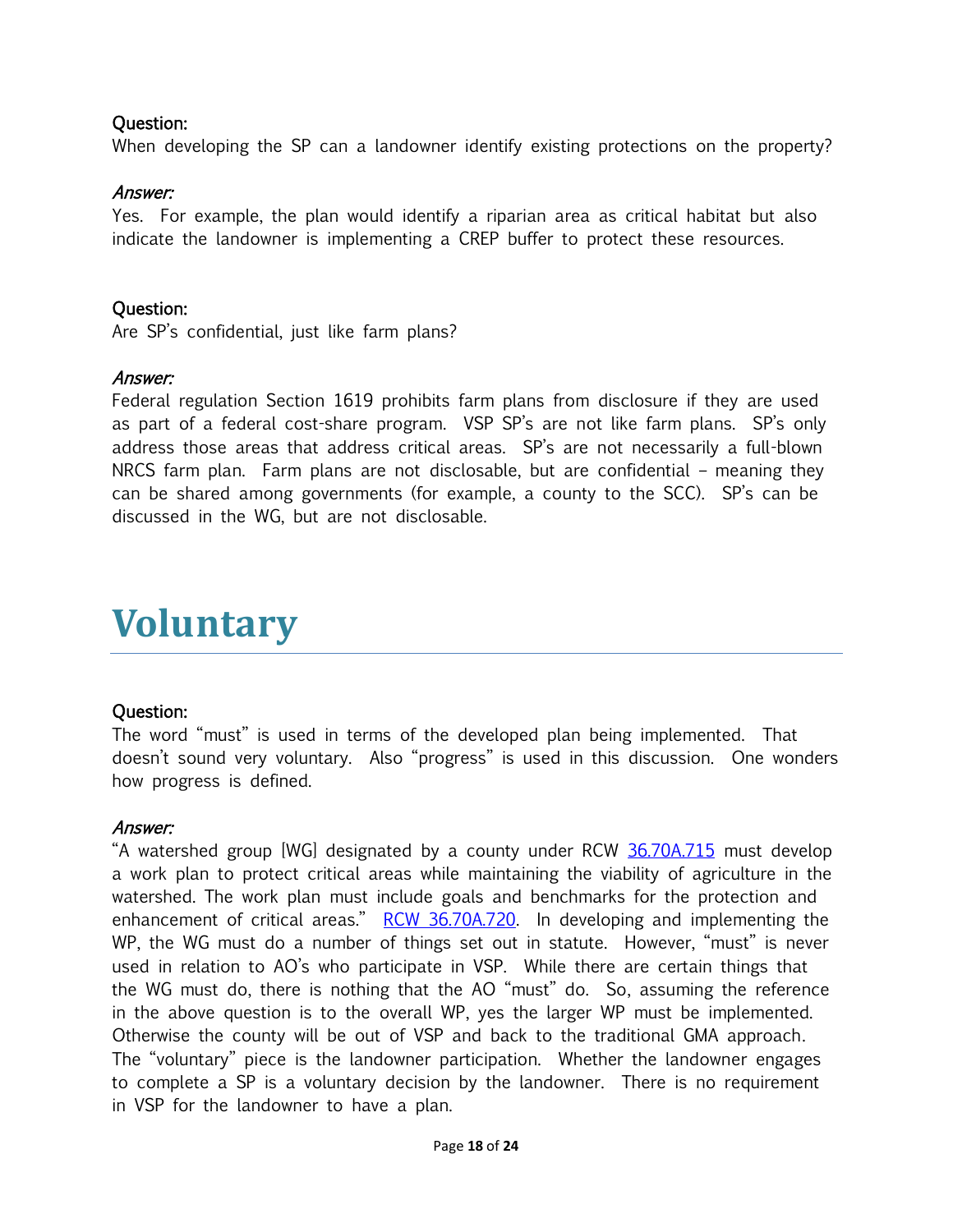# <span id="page-18-0"></span>**Work Plans (WP)**

#### Question:

What is required to be addressed in the WP?

#### Answer:

The requirements of the WP are set out in [RCW 36.70A.720.](http://app.leg.wa.gov/RCW/default.aspx?cite=36.70A.720) WP must contain goals and benchmarks for the protection and enhancement of critical areas. The WP must be approved by the SCC-ED, and the WDFW, WSDA, and ECY. In developing and implementing the WP, the WG must:

- (a) Review and incorporate applicable existing water quality, watershed management, farmland protection, and species recovery data and plans;
- (b) Seek input from tribes, agencies, and stakeholders;
- (c) Develop goals for participation by agricultural operators;
- (d) Ensure outreach and technical assistance;
- (e) Create measurable benchmarks through voluntary, incentive-based measures;
- (f) Designate who will provide technical assistance;
- (g) Ensure that individual SPs contribute to the goals and benchmarks of the WP;
- (h) Incorporate into the WP any existing development regulations relied upon to meet the goals and benchmarks;
- (i) Establish baseline monitoring for (i) participation activities and implementation of the voluntary stewardship plans and projects; (ii) stewardship activities; and (iii) the effects on critical areas and agriculture relevant to the protection and enhancement benchmarks developed for the watershed;
- (j) Conduct periodic evaluations, institute adaptive management, and provide a written report of the status of plans and accomplishments;
- (k) Assist state agencies in their monitoring programs; and
- (l) Satisfy any other reporting requirements of the program.

#### Question:

Who is responsible to develop the WP under VSP?

#### Answer:

Each BOCC designates the participating watersheds and accepted grant funds to develop the WP. However, the BOCC, by itself, will not create or administer the WP. Instead, WP will be developed and implemented by the WG designated by the BOCC. The WG must include broad representation of key watershed stakeholders and, at a minimum, representatives of agricultural and environmental groups and tribes that agree to participate. In forming the WG, the BOCC should encourage existing lead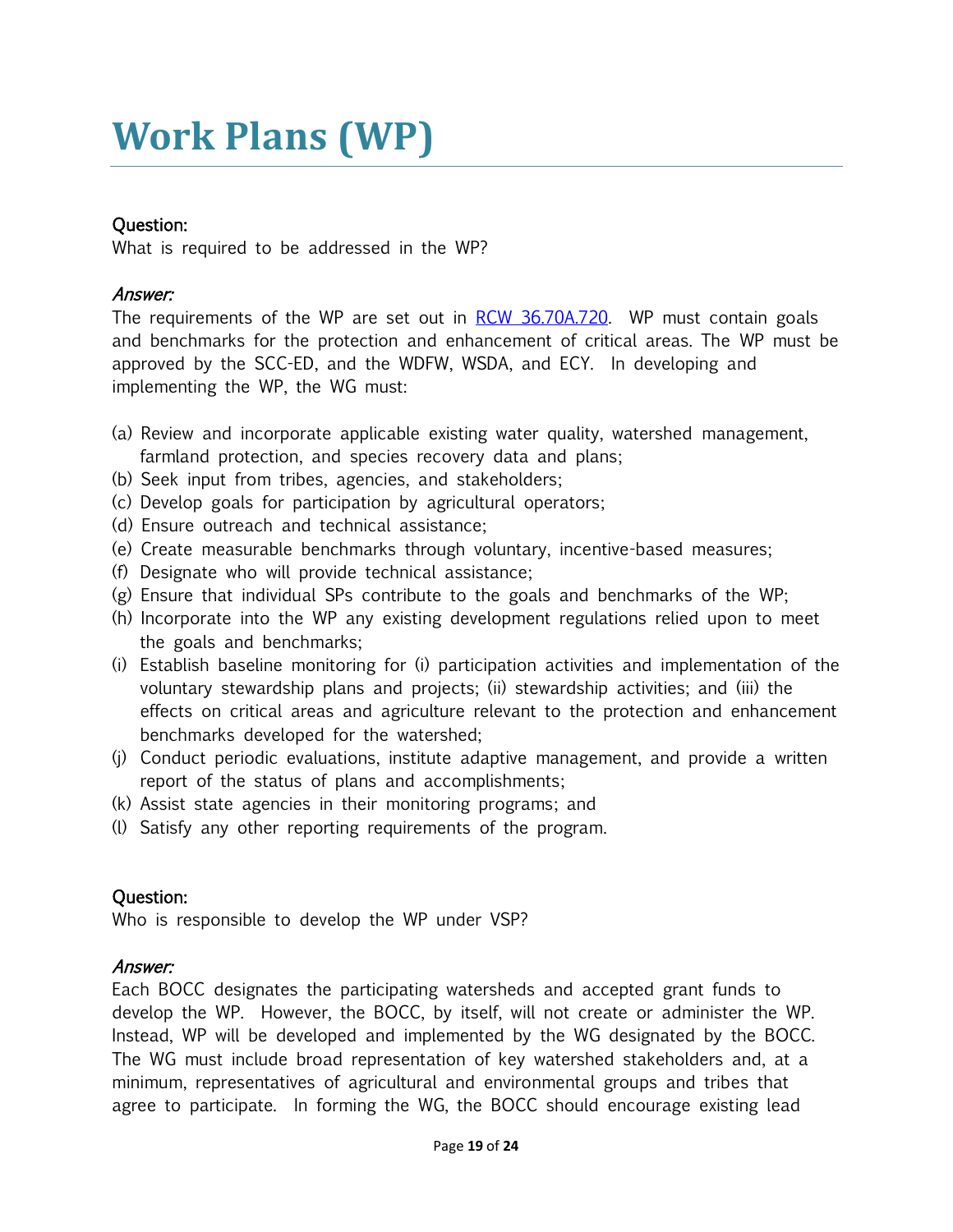entities, watershed planning units, or other integrating organizations to serve. The BOCC may designate itself, a tribe, or another entity to coordinate the WG. Once completed, the WP must be approved by the SCC-ED, and the WDFW, WSDA, and ECY to become effective.

#### Question:

What guidance will the Statewide Advisory Committee and the Commission's Executive Director have to follow in approval? What guidance is there for the local Workgroup to use?

#### Answer:

As for "progress", this is an evaluation made every five years based on what the county has identified in their WP as their goals and benchmarks. The SCC will be working with the VSP TP and the SAC to develop templates for this part of VSP.

#### Question:

How is a WP transmitted to the SCC?

#### Answer:

The WG is tasked with developing and submitting the WP to the SCC-ED for approval.  $RCW$  36.70A.720(2)(a). At no point is the work plan approved by the county legislative authority or by the WG itself. Indeed the development of the work plan by the WG is an activity delegated to the WG by the county.

The VSP statute directs the WG and not the county legislative authority to submit the work plan to the director of the Conservation Commission. The VSP statute does not require an affirmative act of either the county legislative authority or the WG to approve the work plan or even to authorize the transmittal of the work plan to the director of the Conservation Commission.

Therefore there is no final action on the work plan at the point the work plan is submitted to the director of the Conservation Commission. The process of developing and approving the work plan is not completed yet. The submittal of the work plan to the Conservation Commission merely changes the venue of the next phase of the work plan development and approval process.

Once a county has completed a work plan, it is submitted to Commission Director for approval. Director submits the plan to a technical panel who has 45 days to review and make recommendation to the director. If no, director to work with the local WG and Statewide Advisory Panel for revisions. Once final approval, must implement. Every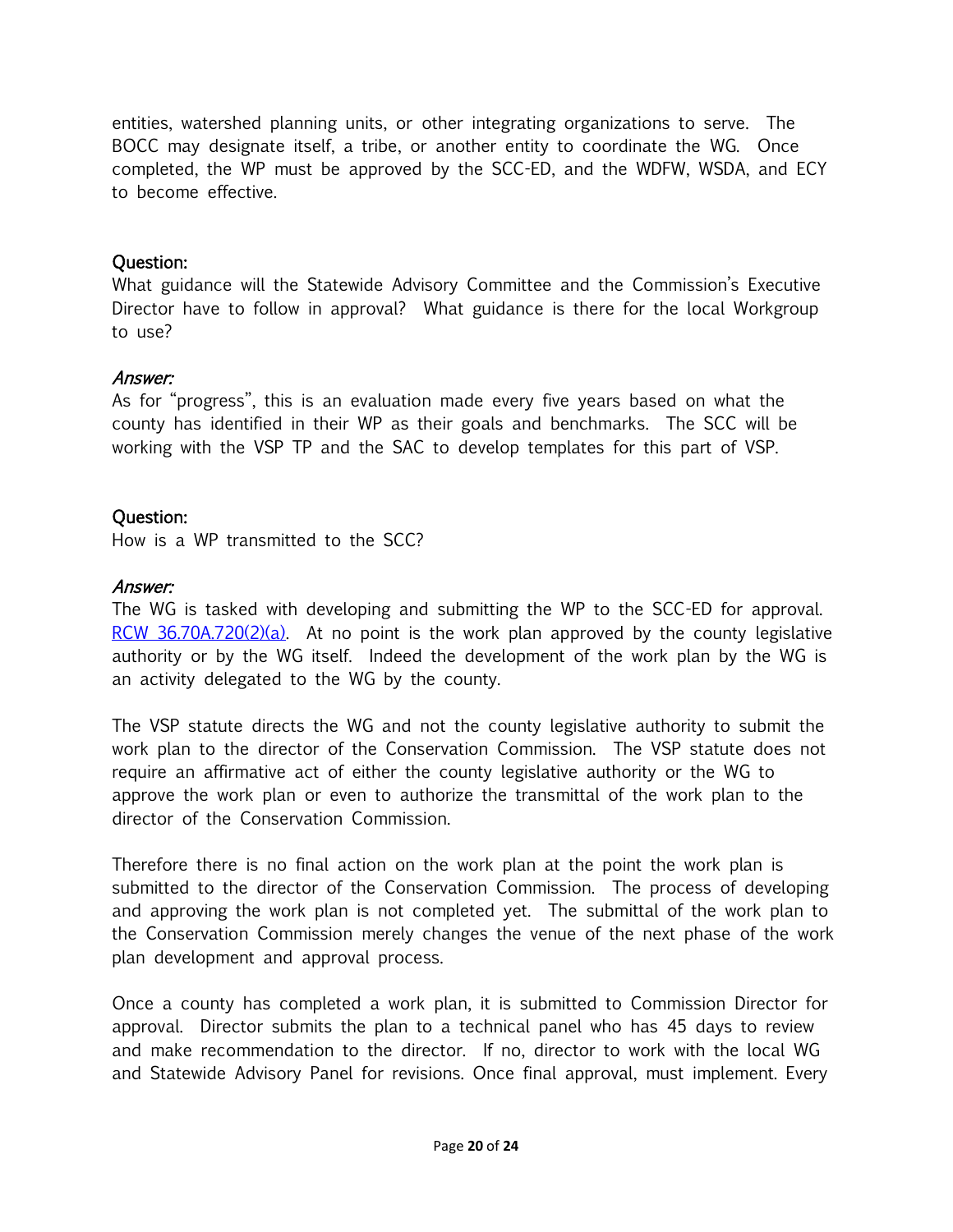5 years, local WG must report on progress to the Conservation Commission If not making progress, must correct or be kick back into "traditional GMA approach".

#### Question:

What's the baseline data that is to be used?

#### Answer:

Data analysis is to be determined by the WG. July 22, 2011 is the baseline date.

#### Question:

How far back in years can the WG look to capture practices already installed and include them as part of the VSP work plan? What is the baseline date from which the WP progress will be judged?

#### Answer:

The VSP statutes defines "protect" to mean preventing the degradation of values and functions of critical areas as of July 22, 2011. That date is the effective date of the legislation creating VSP. Therefore, it would be appropriate to capture those practices in place as of July 22, 2011 in the work plan and describe how those practices are protecting critical areas.

#### Question:

If programs needed to meet goals of the WP do not exist in the county, how can those programs be made available to landowners?

#### Answer:

The WG should identify the needed programs, then establish an outreach effort to bring those programs to the county. It is suggested that the WG work directly with the State Legislature and the entities running the needed programs (USDA, NRCS, etc.) to bring those programs to the county.

#### Question:

Do you have any examples of a WP?

#### Answer:

Yes. Chelan County has discussed what might be in a WP in a [draft white paper.](http://www.co.chelan.wa.us/files/natural-resources/documents/Planning/voluntary_stewarship/whitepaper.pdf) A template will be available soon.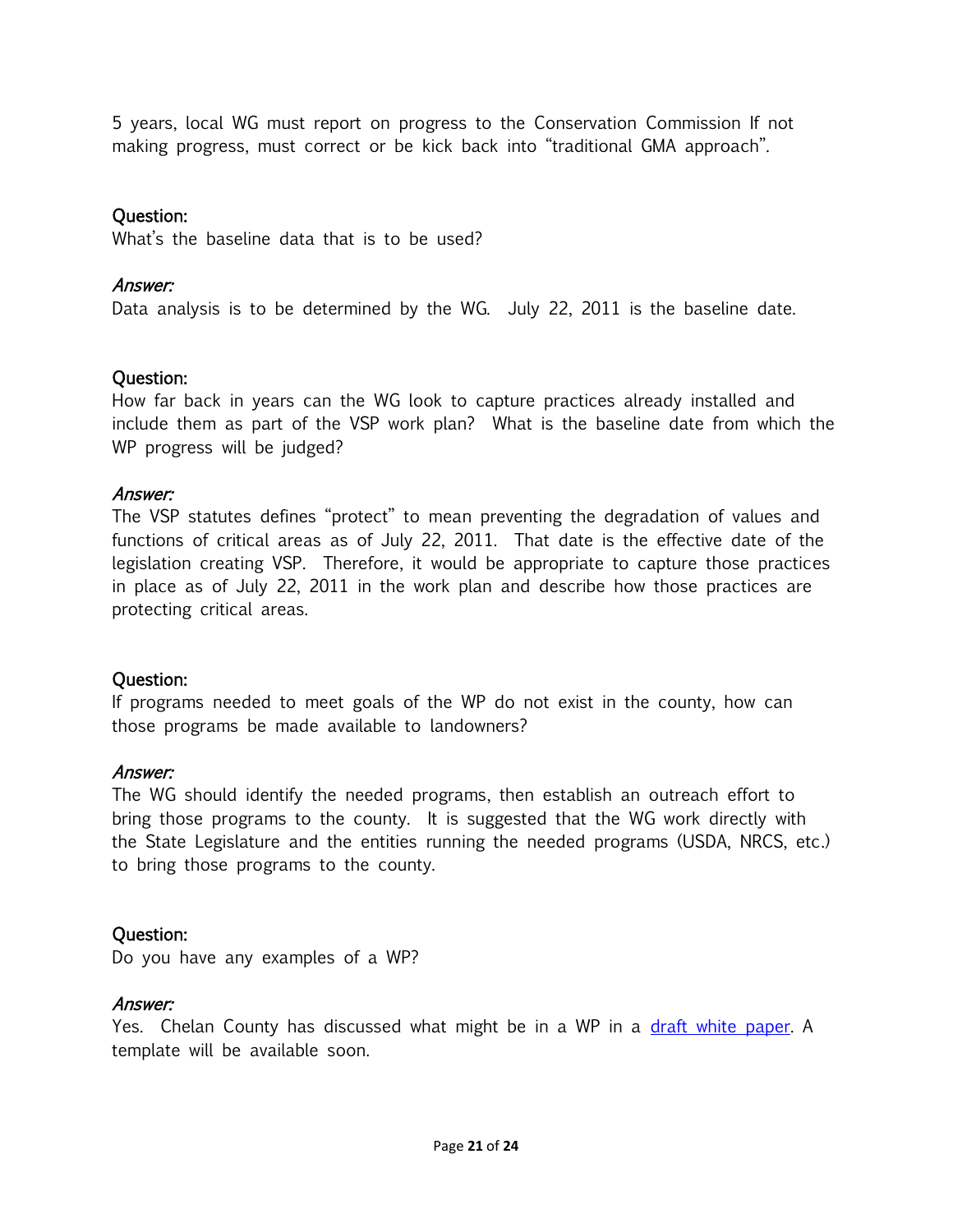What are each entities responsibilities in relation to the WP development?

#### Answer:

| <b>ENTITY</b> | RESPONSIBLE FOR                                                                                                                                                                                                                                                                                                                                                                                                                                                                                                                                                                                                                                                                                                                                                                                                                                                                                                                                                                                                                                                                                                                                                                                                                                                                                                                                          | NOT RESPONSIBLE FOR                                                                                                                                                                                                                                                                                                                                                                                                                                                                                                                                                                                                                                                                                                                                                                                             |
|---------------|----------------------------------------------------------------------------------------------------------------------------------------------------------------------------------------------------------------------------------------------------------------------------------------------------------------------------------------------------------------------------------------------------------------------------------------------------------------------------------------------------------------------------------------------------------------------------------------------------------------------------------------------------------------------------------------------------------------------------------------------------------------------------------------------------------------------------------------------------------------------------------------------------------------------------------------------------------------------------------------------------------------------------------------------------------------------------------------------------------------------------------------------------------------------------------------------------------------------------------------------------------------------------------------------------------------------------------------------------------|-----------------------------------------------------------------------------------------------------------------------------------------------------------------------------------------------------------------------------------------------------------------------------------------------------------------------------------------------------------------------------------------------------------------------------------------------------------------------------------------------------------------------------------------------------------------------------------------------------------------------------------------------------------------------------------------------------------------------------------------------------------------------------------------------------------------|
| <b>BOCC</b>   | • Opting into VSP<br>• Designating participating watersheds<br>• Nominating priority watersheds<br>• Soliciting letters of interest for VSP WG<br>• Accepting funding and contract from SCC<br>• Conferring with tribes and stakeholders<br>• Designating VSP WG participants<br>• Designating VSP WG administration<br>• Protecting CA under Section 9 if WP not approved within three years of<br>funding<br>• Protect CA under Section 9 if WP goals and benchmarks not met after<br>adaptive management efforts                                                                                                                                                                                                                                                                                                                                                                                                                                                                                                                                                                                                                                                                                                                                                                                                                                      | . Regulating CA on lands used for AG<br>activities (unless narrow exceptions apply)<br>• Requiring AG operations to discontinue<br>AG activities legally existing before July<br>22, 2011<br>• Preventing a CO from withdrawing from<br><b>VSP</b><br>• Requiring a CO to continue voluntary<br>measures after expiration of applicable<br>contract<br>• Prohibit the voluntary sale or lease of<br>land for conservation purposes<br>• Interfering with or supplanting the ability<br>of a CO to work with a CD or participate<br>in conservation programs<br>• Limiting the authority under VSP of a<br>state agency, local government or CO to<br>carry out obligations under any other<br>federal, state or local law<br>• VSP doesn't grant counties or state<br>agencies additional authority to regulate |
| WG            | • Developing 10 year WP to protect CA while maintaining and enhancing AG<br>viability<br>• Seeking input from tribes, agencies, and stakeholders<br>• Determining planning area, where AG activities overlap with designated CA<br>• Designating a TA provider and CO participation TA process<br>• Ensure TA provided to CO<br>• Develop SP approach<br>• Set protect & enhance goals & benchmarks designed to result in<br>protection of CA and voluntary enhancement of CA within 10 years of<br>funding<br>• Incorporate development regs into WP (existing as of opt-in date)<br>• Review, rely upon and incorporate existing programs, plans and data<br>related to water quality, watershed management, farmland protection and<br>species recovery<br>• Establish CA protection baseline and baseline monitoring plan<br>• Ensure SP process contributes to meeting goals and benchmarks<br>• Submit biennial status reports to BOCC and SCC on VSP plans and<br>accomplishments; and 5-year goals and benchmarks report to BOCC and<br>SCC-ED<br>• Do adaptive management if protection goals and benchmarks not being<br>met<br>• Determine additional voluntary stewardship actions and funding needed if<br>VSP enhancement goals and benchmarks not being met<br>- Account for potential withdrawals when establishing goals and benchmarks | CA on lands used for AG activities<br>• Developing stewardship practices that<br>may have unintended adverse<br>consequences for other habitats, species<br>and CA.<br>• Administering the VSP in a manner that<br>prevents eligibility for environmental<br>incentives<br>• Require CO to implement additional<br>practices if the WG determines that<br>additional or different practices are<br>needed to achieve goals and benchmarks<br>• The presumption that CO implementing<br>SP's are presumed to be working toward<br>protection and enhancement of CA<br>• CO who may volunteer to implement<br>such additional or different practices and<br>are eligible for funding to revise<br>practices upon volunteering                                                                                     |
| SCC &<br>TP   | • TP has 45 days after WP submission to make recommendation to SCC-ED<br>on approval<br>• Approve the WP if, at the end of 10 years, considering the WP and other<br>plans and regs: a) CA will be protected, and b) AG viability will be<br>maintained and enhanced<br>• If SAC recommends approval, the SCC-ED must approve<br>• SCC-ED determines whether WP goals and benchmarks are being met for<br>a) protection and b) enhancement                                                                                                                                                                                                                                                                                                                                                                                                                                                                                                                                                                                                                                                                                                                                                                                                                                                                                                               |                                                                                                                                                                                                                                                                                                                                                                                                                                                                                                                                                                                                                                                                                                                                                                                                                 |
| SAC           | • Determines priority watersheds<br>• Resolves approval disagreements - if WP not approved within two years<br>and nine months of funding, the WP goes to the SAC for resolution<br>• Consults with SCC-ED on whether goals and benchmarks are being met                                                                                                                                                                                                                                                                                                                                                                                                                                                                                                                                                                                                                                                                                                                                                                                                                                                                                                                                                                                                                                                                                                 |                                                                                                                                                                                                                                                                                                                                                                                                                                                                                                                                                                                                                                                                                                                                                                                                                 |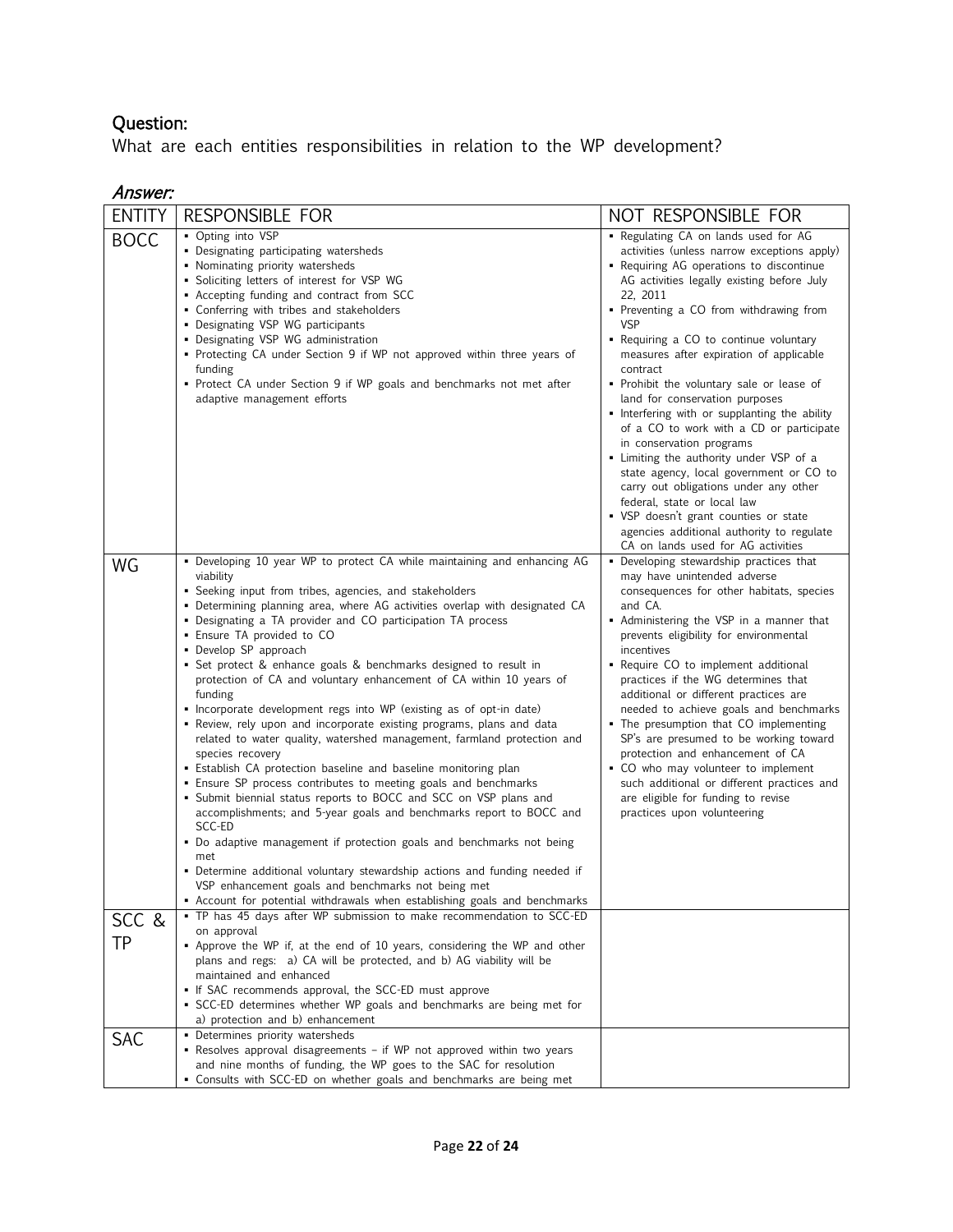# <span id="page-22-0"></span>**WG (WG)**

#### Question:

Can one entity facilitate the WG and also write the WP?

#### Answer:

Facilitation of the WG and writing the WP can be done by one entity, or it can be separated out so that two separate entities perform that work. The choice is up to the BOCC and the WG.

#### Question:

Does a BOCC have to do a RFP for the WG?

#### Answer:

Whether or not the BOCC must do an RFP is not set out in the VSP statute, so it is recommended that the BOCC follow its own internal policy. A RFP can be done. Whitman, Yakima and a few other counties are using the RFP process. An ILA can also be used. If an ILA is already in place with the entity who will run the WG, an RFP is not needed.

#### Question:

How does the WG function?

#### Answer:

There is no WG "job description" or template for how the WG is organized or functions. There are many different methods that could be used related to group facilitation and structure. A good resource is the coordinated resource management (CRM) model. The WG will set the parameters on how it operates and how it recruits members. It is recommended that the WG have a succession process as the WG will remain in existence for the duration of the BOCC's involvement with VSP. WG duties can be separated out for efficiency – for example, there could be a separate meeting facilitator for the WG and another entity charged with report writing and data collation.